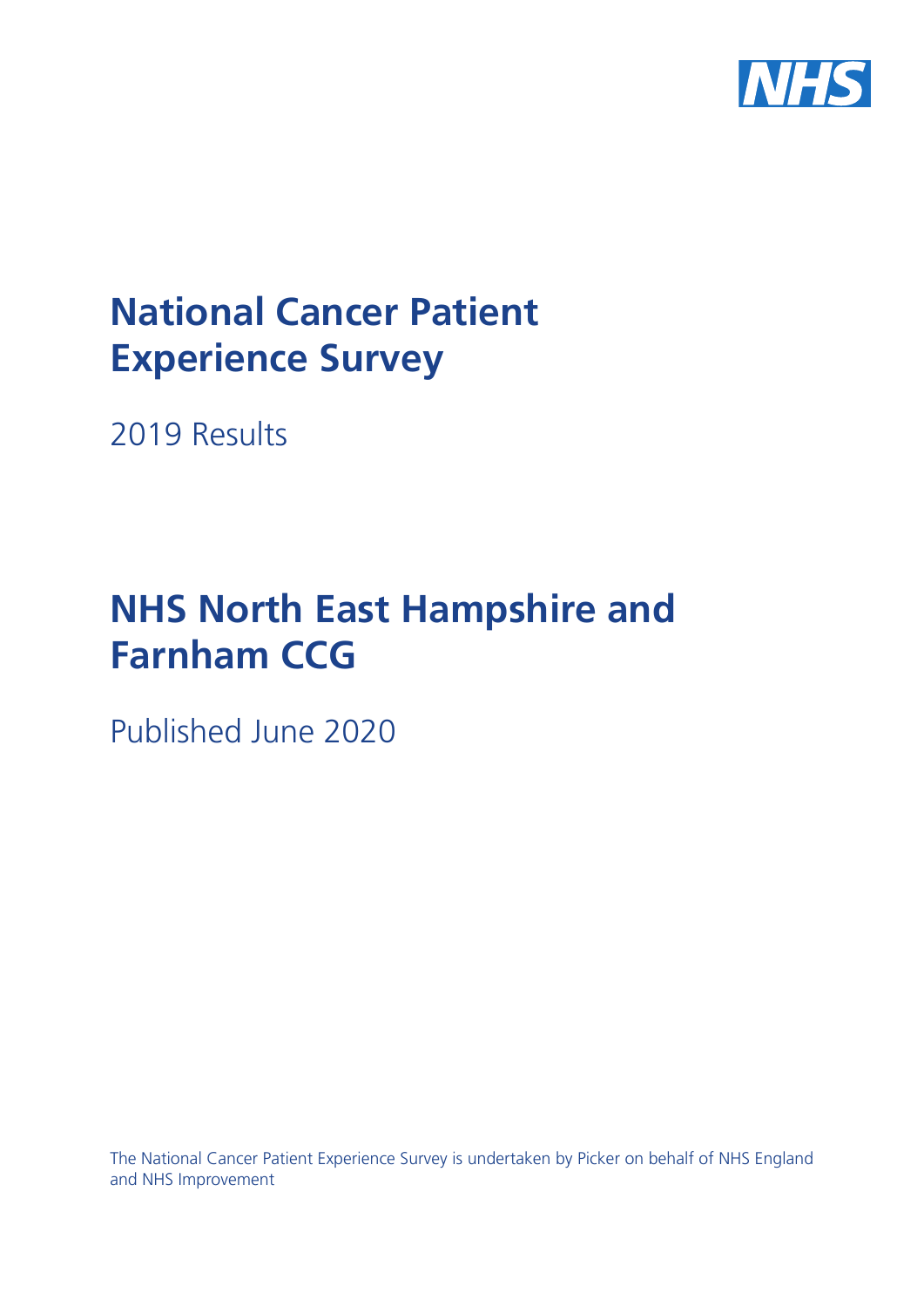# **Executive Summary** Case Mix Adjusted scores

#### **Cancer Dashboard Questions**

The following seven questions are included in phase 1 of the Cancer Dashboard developed by Public Health England and NHS England:

Q61. Patient's average rating of care scored from very poor to very good

| $\Omega$ | $\overline{2}$                                                | 3 | 4 | 5 | 6 | 7 | 8   | 9 | 10                                                                                            |
|----------|---------------------------------------------------------------|---|---|---|---|---|-----|---|-----------------------------------------------------------------------------------------------|
|          |                                                               |   |   |   |   |   | 8.8 |   |                                                                                               |
| 76%      |                                                               |   |   |   |   |   |     |   | Q18. Patient definitely involved as much as they wanted in decisions about care and treatment |
|          |                                                               |   |   |   |   |   |     |   | Q19. Patient given the name of a CNS who would support them through their treatment           |
| 84%      | Q20. Patient found it very or quite easy to contact their CNS |   |   |   |   |   |     |   |                                                                                               |
|          |                                                               |   |   |   |   |   |     |   | Q39. Patient always felt they were treated with respect and dignity while in hospital         |
|          | leaving hospital                                              |   |   |   |   |   |     |   | Q41. Hospital staff told patient who to contact if worried about condition or treatment after |
| 61%      | treatment                                                     |   |   |   |   |   |     |   | Q55. General practice staff definitely did everything they could to support patient during    |

### **Questions Outside Expected Range**

|                                                                                                 |            | Case Mix Adjusted Scores   |                            |                   |
|-------------------------------------------------------------------------------------------------|------------|----------------------------|----------------------------|-------------------|
|                                                                                                 | 2019 Score | Lower<br>Expected<br>Range | Upper<br>Expected<br>Range | National<br>Score |
| Q5. Received all the information needed about the test                                          | 98%        | 92%                        | 98%                        | 95%               |
| [O13. Patient given easy to understand written information about the type of cancer they<br>had | 81%        | 69%                        | 80%                        | 74%               |

|                                                                                                                  |            | Case Mix Adjusted Scores   |                            |                   |
|------------------------------------------------------------------------------------------------------------------|------------|----------------------------|----------------------------|-------------------|
|                                                                                                                  | 2019 Score | Lower<br>Expected<br>Range | Upper<br>Expected<br>Range | National<br>Score |
| Q18. Patient definitely involved as much as they wanted in decisions about care and<br>treatment                 | 76%        | 76%                        | 86%                        | 81%               |
| Q23. Hospital staff discussed or gave information about the impact cancer could have on<br>day to day activities | 78%        | 78%                        | 89%                        | 84%               |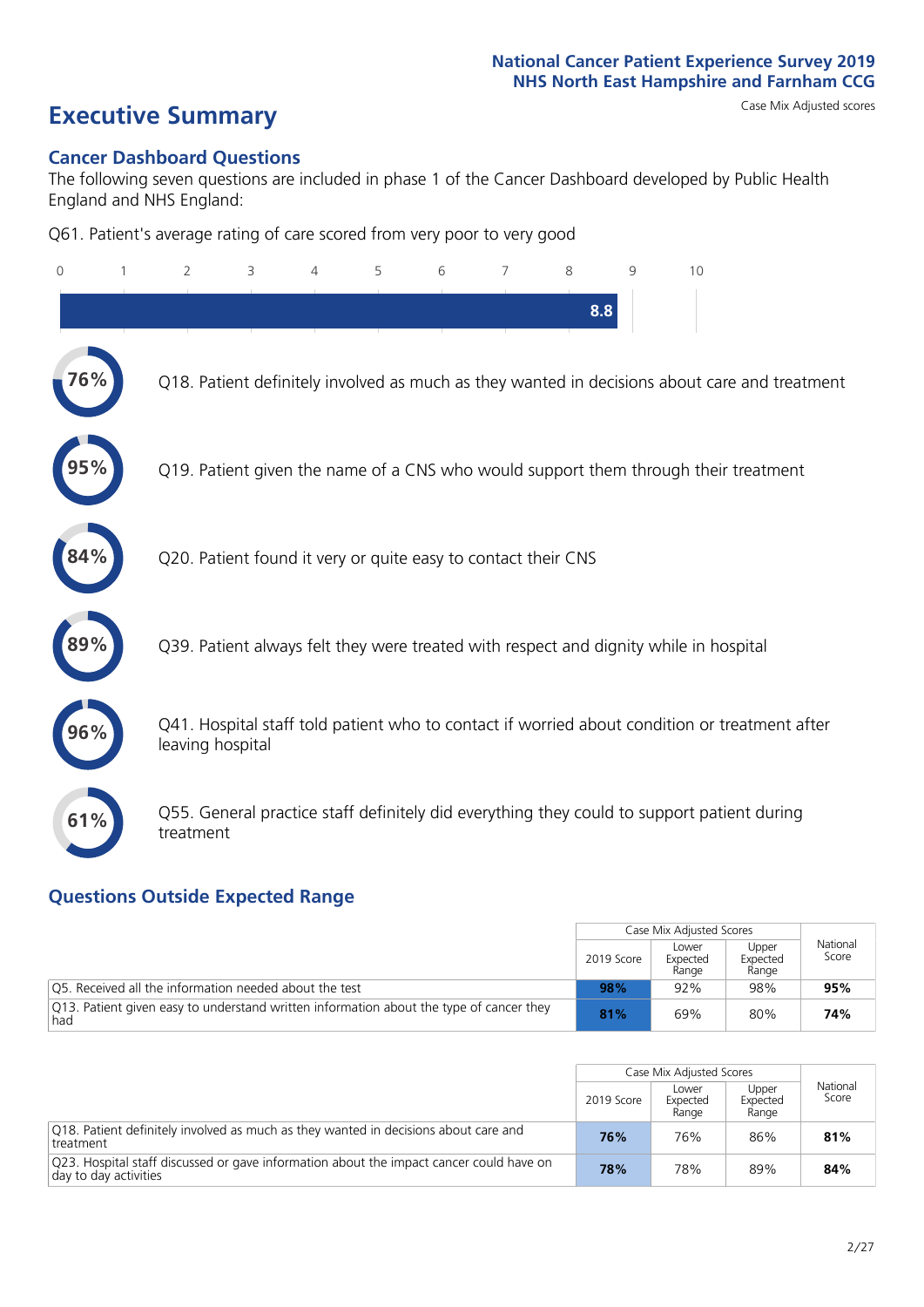## **Introduction**

The National Cancer Patient Experience Survey 2019 is the ninth iteration of the survey first undertaken in 2010. It has been designed to monitor national progress on cancer care; to provide information to drive local quality improvements; to assist commissioners and providers of cancer care; and to inform the work of the various charities and stakeholder groups supporting cancer patients.

The survey was overseen by a national Cancer Patient Experience Advisory Group. This Advisory Group set the principles and objectives of the survey programme and guided questionnaire development. The survey was commissioned and managed by NHS England. The survey provider, Picker, is responsible for designing, running and analysing the survey.

The 2019 survey involved 143 NHS Trusts. Out of 111,366 people, 67,858 people responded to the survey, yielding a response rate of 61%.

# **Methodology**

#### **Eligibility, eldwork and survey methods**

The sample for the survey included all adult (aged 16 and over) NHS patients, with a confirmed primary diagnosis of cancer, discharged from an NHS Trust after an inpatient episode or day case attendance for cancer related treatment in the months of April, May and June 2019. The fieldwork for the survey was undertaken between December 2019 and March 2020.

As in the previous four years, the survey used a mixed mode methodology. Questionnaires were sent by post, with two reminders where necessary, but also included an option to complete the questionnaire online. A Freephone helpline and email was available for respondents to opt out, ask questions about the survey, enable them to complete their questionnaire over the phone and provide access to a translation and interpreting facility for those whose first language was not English.

#### **Case-mix adjustment**

Both unadjusted and adjusted scores are presented in this report. Case-mix adjusted scores allows us to account for the impact that differing patient populations might have on results. By using the case-mix adjusted estimates we can obtain a greater understanding of how a CCG is performing given their patient population. The factors taken into account in this case-mix adjustment are gender, age, ethnic group, deprivation, and tumour group.

#### **Scoring methodology**

Fifty-two questions from the questionnaire are scored as these questions relate directly to patient experience. For all but one question (Q61), scores are presented as the percentage of positive responses out of all scored responses. For Q61, respondents rate their overall care on a scale of 0 to 10, of which the average was calculated for this question's presented score. The percentages in this report have been rounded to the nearest percentage point. Therefore, in some cases the figures do not appear to add up to 100%.

#### **Statistical significance**

In the reporting of 2019 results, appropriate statistical tests have been undertaken to identify unadjusted scores for which the change over time is 'statistically significant'. Thirty-seven scored questions in 2019 have been compared with those of 2018 and a statistically significant change between the two years has been reported where identified.

For the scored questions that are comparable beyond 2018, statistically significant change over the five years has also been reported where identified. A statistically significant difference means that the change in the result is very unlikely to have occurred by sampling variation.

#### **Suppression**

#### **Question-level suppression**

For scores where the base size per question is  $<$ 21, the score will be suppressed and replaced with an asterisk (\*). The base size will include neutral response options.

#### **Double suppression**

If any group within a particular sub-group breakdown (such as the tumour group breakdown) has <21 responses, then the figure for this particular group is suppressed and replaced with an asterisk (\*). If there is only one group within the sub-group breakdown that has <21 respondents, and is therefore suppressed, the group with the next lowest number of respondents is also supressed and replaced with an asterisk (\*) (regardless if it is greater than or less than 21).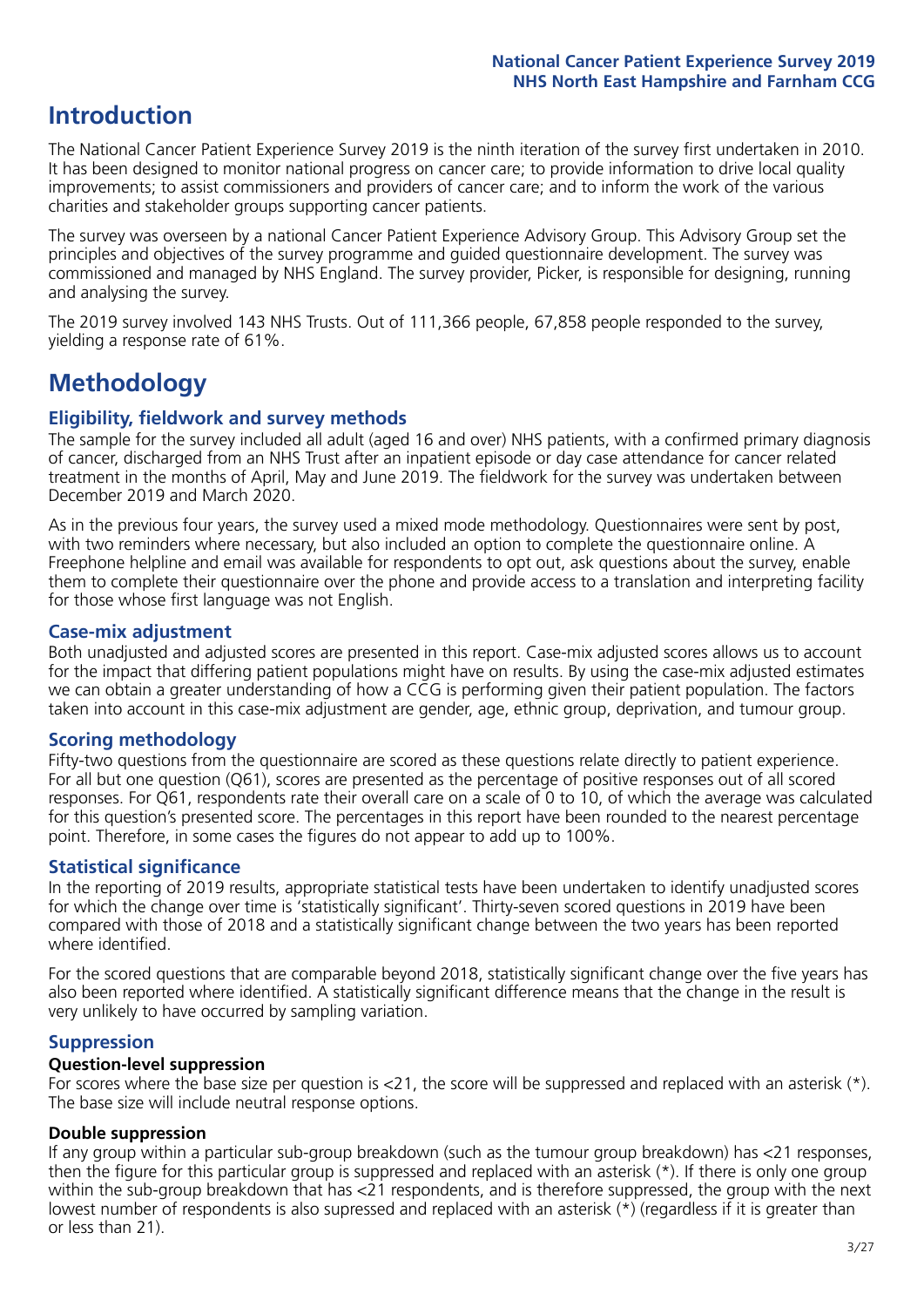# **Understanding the results**

This report shows how this CCG scored for each question in the survey, compared with national results and previous year's results. It is aimed at helping individual CCGs to understand their performance and identify areas for local improvement. Below is a description of the type of results presented within this report and how to understand them.

#### **Expected range charts**

The expected range charts in this report show a bar with the lowest and highest score received for each question nationally. Within this bar, an expected range is given (in grey) and a black diamond represents the actual score for this CCG.

CCGs whose score is above the upper limit of the expected range (in the dark blue) are positive outliers, with a score statistically significantly higher than the national mean. This indicates that the CCG performs better than what CCGs of the same size and demographics are expected to perform. The opposite is true if the score is below the lower limit of the expected range (in the light blue); these are negative outliers. For scores within the expected range (in the grey), the score is what we would expect given the CCG's size and demographics.

#### **Comparability tables**

The comparability tables show the 2018 and 2019 unadjusted scores for this CCG for each scored question. If there is a significant change from 2018 and 2019 or overall from 2015 to 2019, an arrow will be presented for the direction of change. The adjusted 2019 score will also be presented for each scored question along with the lower and upper expected range and national score. Scores above the upper limit of the expected range will be highlighted dark blue, scores below the lower limit of the expected range will be highlighted light blue, and scores within the lower and upper limit of the expected ranges will be highlighted grey.

#### **Tumour type tables**

The tumour type tables show the unadjusted scores for each scored question for each of the 13 tumour groups. The national score for that tumour group is also shown. Unadjusted scores for the same tumour type across different CCGs may not be comparable, as they do not account for the impact that differing patient populations might have on results. Central nervous system is abbreviated as 'CNS' and lower gastrointestinal tract is abbreviated as 'LGT' throughout this report.

#### **Year on year charts**

The year on year charts show five columns representing the unadjusted scores of the last five years (2015, 2016, 2017, 2018 and 2019) for each scored question.

#### **Notes on specific questions**

Following the development phase of the 2019 survey, several changes were made to the questionnaire. Six scored questions were amended (Q5, Q18, Q30, Q35, Q56 and Q60) and one non-scored question (Q29) was amended that impacted the comparability of questions Q30 to Q41. Of all questions changed or impacted by change, only Q60 is presented with historical comparisons; though the results should be interpreted with caution.

#### **Unadjusted data and case-mix adjusted data**

Unadjusted data should be used to see the actual responses from patients relating to the CCG. Case-mix adjusted data, together with expected ranges, should be used to understand whether the results are significantly higher or lower than national results taking account of the patient mix.

### **Further information**

This research was carried out in accordance with the international standard for organisations conducting social research (accreditation to ISO20252:2012; certificate number GB08/74322). The 2019 survey data has been produced and published in line with the Code of Practice for Official Statistics.

For more information on the methodology, please see the Technical Document. It can be viewed along with the 2019 questionnaire and survey quidance on the website at [www.ncpes.co.uk](https://www.ncpes.co.uk/supporting-documents). For all other outputs at National, Trust, CCG and Cancer Alliance level, please see the PDF reports, Excel tables and dashboards at [www.ncpes.co.uk.](https://www.ncpes.co.uk/current-results)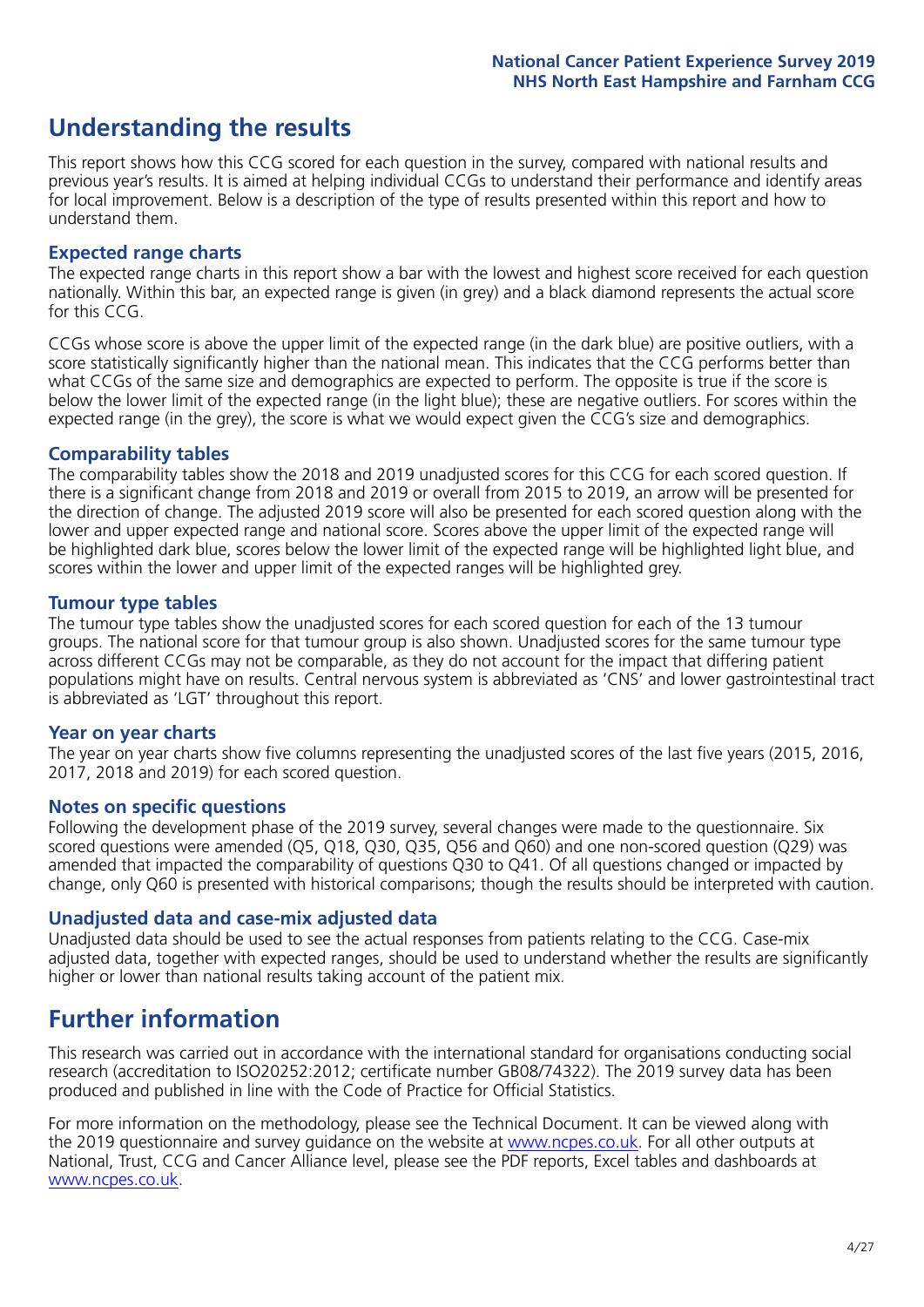### **Response Rate**

#### **Overall Response Rate**

269 patients responded out of a total of 412 patients, resulting in a response rate of 65%.

|          | Sample Size | Adjusted<br>Sample | Completed | Response Rate |
|----------|-------------|--------------------|-----------|---------------|
| CCG      | 436         | 412                | 269       | 65%           |
| National | 119,855     | 111.366            | 67,858    | 61%           |

#### **Respondents by Survey Type**

|                            | Number of<br>Respondents |
|----------------------------|--------------------------|
| Online                     | 34                       |
| Paper                      | 235                      |
| Phone                      | $\left( \right)$         |
| <b>Translation Service</b> |                          |

#### **Respondents by Tumour Group**

|                      | Number of<br>Respondents |
|----------------------|--------------------------|
| <b>Brain / CNS</b>   | 1                        |
| <b>Breast</b>        | 57                       |
| Colorectal / LGT     | 30                       |
| Gynaecological       | 6                        |
| Haematological       | 67                       |
| <b>Head and Neck</b> | 6                        |
| Lung                 | 10                       |
| Prostate             | 25                       |
| Sarcoma              | 3                        |
| Skin                 | 11                       |
| <b>Upper Gastro</b>  | 5                        |
| Urological           | 23                       |
| Other                | 25                       |

#### **Respondents by Age and Gender**

Respondents year of birth has been used to determine age. This information has been amalgamated into 8 age bands. The age and gender distribution for the CCG was as follows:

|        | Age 16-24 | Age 25-34 | Age 35-44 | Age 45-54 | Age 55-64 | Age 65-74 | Age 75-84                | Age 85+ | Total |
|--------|-----------|-----------|-----------|-----------|-----------|-----------|--------------------------|---------|-------|
| Male   |           |           |           |           | 26        | 44        | 32                       |         | 124   |
| Female |           |           | 12        | 14        | 31        | -41       | 41                       |         | 145   |
| Total  |           |           | 16        | 20        | 57        | 85        | $\overline{\phantom{a}}$ | 12      | 269   |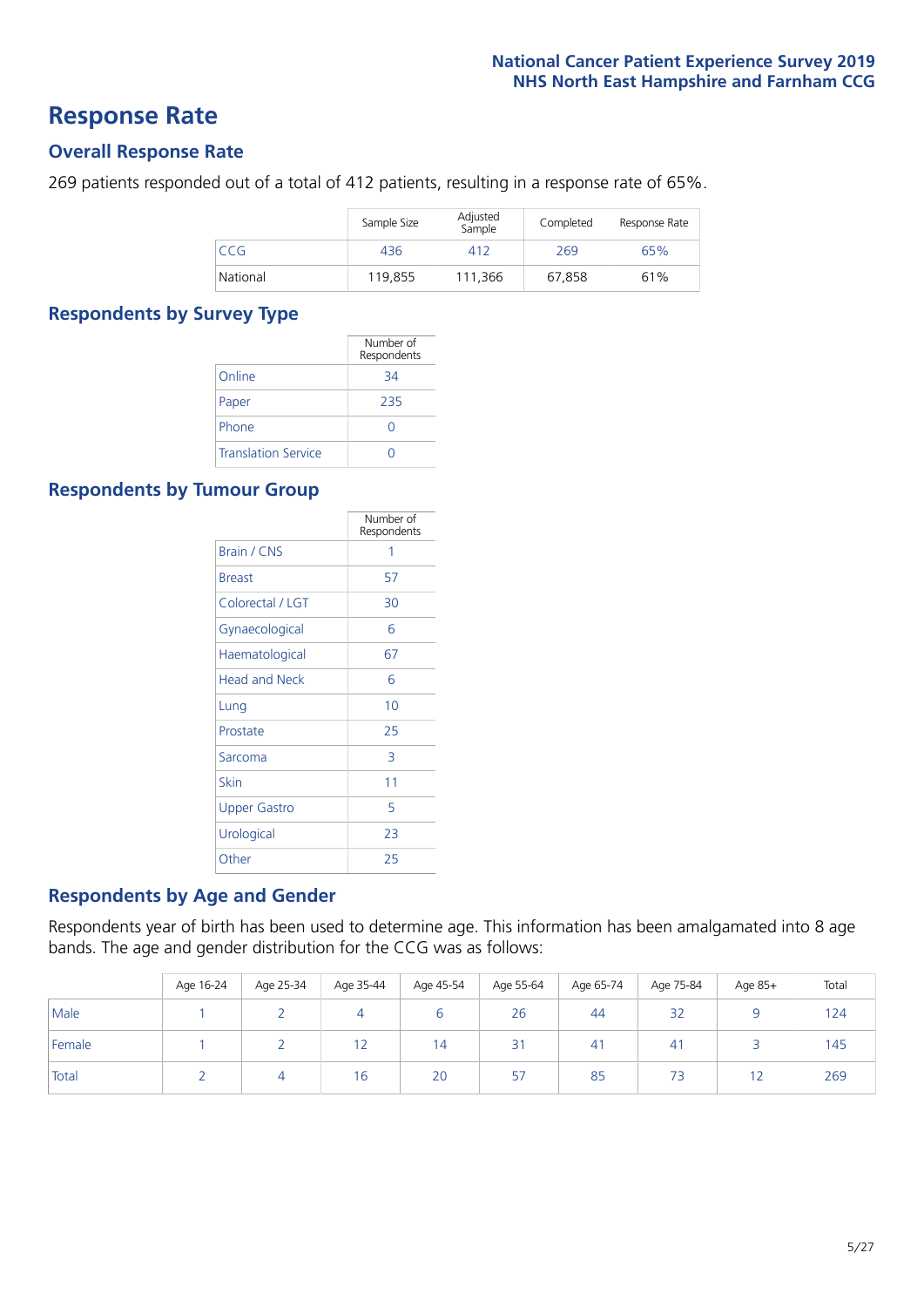# **Expected Range Charts**

| Lower Expected Range<br>Average                                                                                                        |       |     |     |     | Upper Expected Range |     |     | Case Mix Adjusted Score |     |     |          |
|----------------------------------------------------------------------------------------------------------------------------------------|-------|-----|-----|-----|----------------------|-----|-----|-------------------------|-----|-----|----------|
| <b>SEEING YOUR GP</b>                                                                                                                  | 0%    | 10% | 20% | 30% | 40%                  | 50% | 60% | 70% 80%                 |     |     | 90% 100% |
| Q1. Saw GP once or twice before being told they needed to go to<br>hospital<br>Q2. Patient thought they were seen as soon as necessary |       |     |     |     |                      |     |     |                         | 77% | 86% |          |
| <b>DIAGNOSTIC TESTS</b>                                                                                                                | $0\%$ | 10% | 20% | 30% | 40%                  | 50% | 60% | 70%                     | 80% |     | 90% 100% |
| Q5. Received all the information needed about the test                                                                                 |       |     |     |     |                      |     |     |                         |     |     | 98%      |
| Q6. The length of time waiting for the test to be done was about<br>right                                                              |       |     |     |     |                      |     |     |                         |     | 90% |          |
| Q7. Test results explained in completely understandable way                                                                            |       |     |     |     |                      |     |     |                         | 82% |     |          |
| <b>FINDING OUT WHAT WAS WRONG WITH YOU</b>                                                                                             | 0%    | 10% | 20% | 30% | 40%                  | 50% | 60% | 70%                     | 80% |     | 90% 100% |
| Q10. Patient told they could bring a family member or friend when<br>first told they had cancer                                        |       |     |     |     |                      |     |     |                         | 77% |     |          |
| Q11. Patient felt they were told sensitively that they had cancer                                                                      |       |     |     |     |                      |     |     |                         |     | 87% |          |
| Q12. Patient completely understood the explanation of what was<br>wrong                                                                |       |     |     |     |                      |     |     |                         | 75% |     |          |
| Q13. Patient given easy to understand written information about<br>the type of cancer they had                                         |       |     |     |     |                      |     |     |                         | 81% |     |          |
| <b>DECIDING THE BEST TREATMENT FOR YOU</b>                                                                                             | 0%    | 10% | 20% | 30% | 40%                  | 50% | 60% | 70%                     | 80% |     | 90% 100% |
| Q14. Patient felt that treatment options were completely explained                                                                     |       |     |     |     |                      |     |     |                         | 82% |     |          |
| Q15. Patient felt possible side effects were definitely explained in<br>an understandable way                                          |       |     |     |     |                      |     |     | 69%                     |     |     |          |
| Q16. Patient definitely given practical advice and support in dealing<br>with side effects of treatment                                |       |     |     |     |                      |     |     | 67%                     |     |     |          |
| Q17. Patient definitely told about side effects that could affect<br>them in the future                                                |       |     |     |     |                      | 54% |     |                         |     |     |          |
| Q18. Patient definitely involved as much as they wanted in<br>decisions about care and treatment                                       |       |     |     |     |                      |     |     |                         | 76% |     |          |
| <b>CLINICAL NURSE SPECIALIST (CNS)</b>                                                                                                 | 0%    | 10% | 20% | 30% | 40%                  | 50% | 60% | 70%                     | 80% |     | 90% 100% |
| Q19. Patient given the name of a CNS who would support them<br>through their treatment                                                 |       |     |     |     |                      |     |     |                         |     | 95% | ♦        |
| Q20. Patient found it very or quite easy to contact their CNS                                                                          |       |     |     |     |                      |     |     |                         | 84% |     |          |
| Q21. Patient got understandable answers to important questions<br>all or most of the time                                              |       |     |     |     |                      |     |     |                         |     | 87% |          |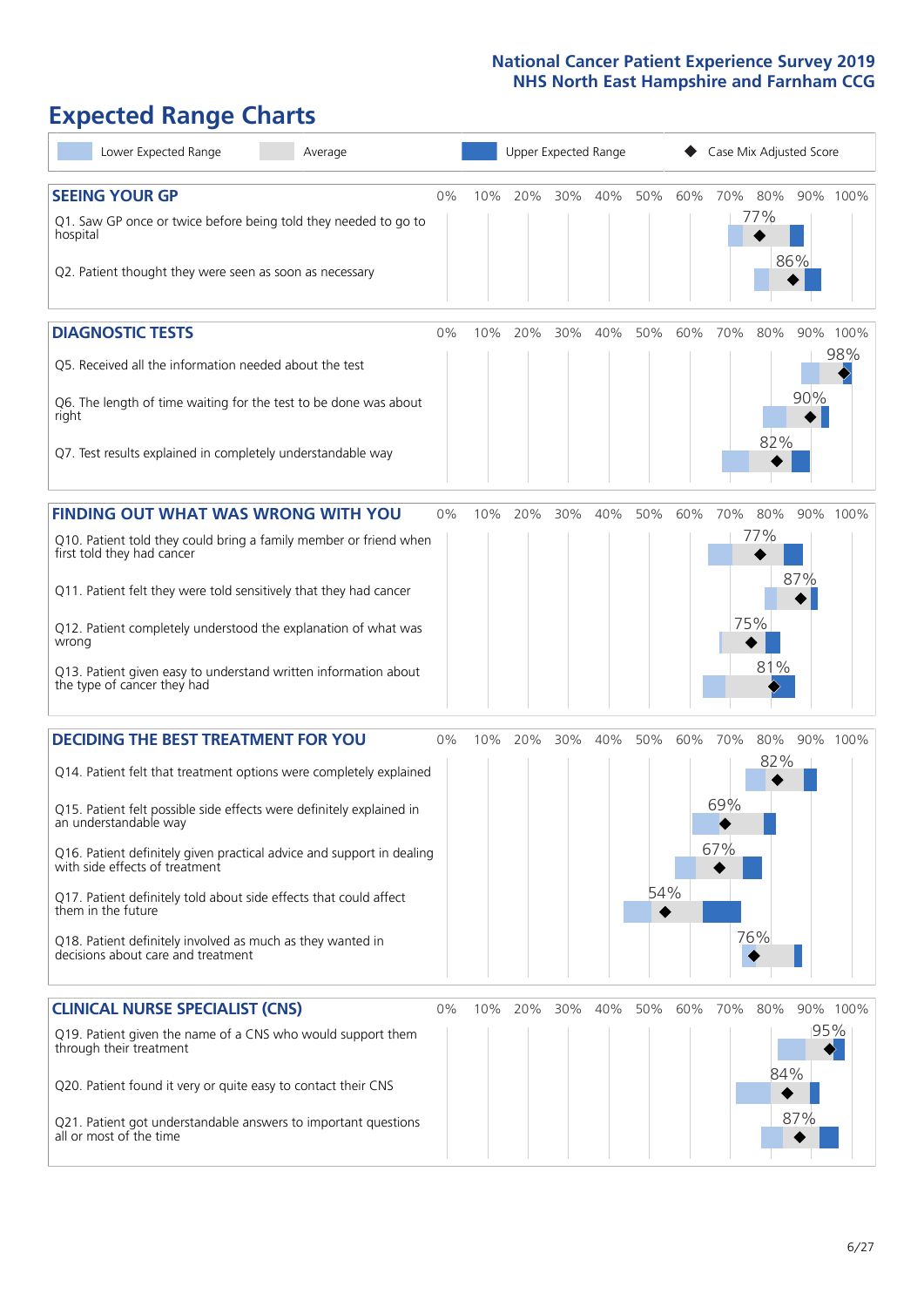# **Expected Range Charts**

| Lower Expected Range<br>Average                                                                                                                                                                                                                               |       |     |     |     | Upper Expected Range |     |     |     | Case Mix Adjusted Score |     |          |
|---------------------------------------------------------------------------------------------------------------------------------------------------------------------------------------------------------------------------------------------------------------|-------|-----|-----|-----|----------------------|-----|-----|-----|-------------------------|-----|----------|
| <b>SUPPORT FOR PEOPLE WITH CANCER</b><br>Q22. Hospital staff gave information about support or self-help<br>groups for people with cancer<br>Q23. Hospital staff discussed or gave information about the impact<br>cancer could have on day to day activities | $0\%$ | 10% | 20% | 30% | 40%                  | 50% | 60% | 70% | 80%<br>78%              | 88% | 90% 100% |
| Q24. Hospital staff gave information on getting financial help or<br>possible benefits<br>Q25. Hospital staff told patient they could get free prescriptions                                                                                                  |       |     |     |     |                      |     | 58% |     | 80%                     |     |          |
| <b>OPERATIONS</b>                                                                                                                                                                                                                                             | 0%    | 10% | 20% | 30% | 40%                  | 50% | 60% | 70% | 80%                     |     | 90% 100% |
| Q27. Beforehand, patient had all the information needed about the<br>operation<br>Q28. Afterwards, staff completely explained how operation had<br>gone in understandable way                                                                                 |       |     |     |     |                      |     |     |     | 78%                     | 95% |          |
|                                                                                                                                                                                                                                                               |       |     |     |     |                      |     |     |     |                         |     |          |
| <b>HOSPITAL CARE AS AN INPATIENT</b><br>Q30. Hospital staff didn't talk in front of patient as if patient wasn't<br>there                                                                                                                                     | 0%    | 10% | 20% | 30% | 40%                  | 50% | 60% | 70% | 80%<br>81%              |     | 90% 100% |
| Q31. Patient had confidence and trust in all doctors treating them                                                                                                                                                                                            |       |     |     |     |                      |     |     |     |                         | 87% |          |
| Q32. Patient's family or someone close definitely felt able to talk to<br>a doctor                                                                                                                                                                            |       |     |     |     |                      |     |     |     | 75%                     |     |          |
| Q33. Patient had confidence and trust in all the ward nurses<br>treating them                                                                                                                                                                                 |       |     |     |     |                      |     |     | 74% |                         |     |          |
| Q34. Patient thought there were always or nearly always enough<br>nurses on duty to care for them                                                                                                                                                             |       |     |     |     |                      |     |     | 69% |                         |     |          |
| Q35. All hospital staff asked patient what name they prefer to be<br>called by                                                                                                                                                                                |       |     |     |     |                      |     |     | 66% |                         |     |          |
| Q36. Patient always given enough privacy when discussing<br>condition or treatment                                                                                                                                                                            |       |     |     |     |                      |     |     |     | 86%                     |     |          |
| Q37. Patient definitely found hospital staff to discuss worries or<br>fears during their inpatient visit                                                                                                                                                      |       |     |     |     |                      | 46% |     |     |                         |     |          |
| Q38. Hospital staff definitely did everything they could to help<br>control pain                                                                                                                                                                              |       |     |     |     |                      |     |     |     | 82%                     |     |          |
| Q39. Patient always felt they were treated with respect and dignity<br>while in hospital                                                                                                                                                                      |       |     |     |     |                      |     |     |     |                         | 89% |          |
| Q40. Patient given clear written information about what should or<br>should not do after leaving hospital                                                                                                                                                     |       |     |     |     |                      |     |     |     |                         | 91% |          |
| Q41. Hospital staff told patient who to contact if worried about<br>condition or treatment after leaving hospital                                                                                                                                             |       |     |     |     |                      |     |     |     |                         |     | 96%      |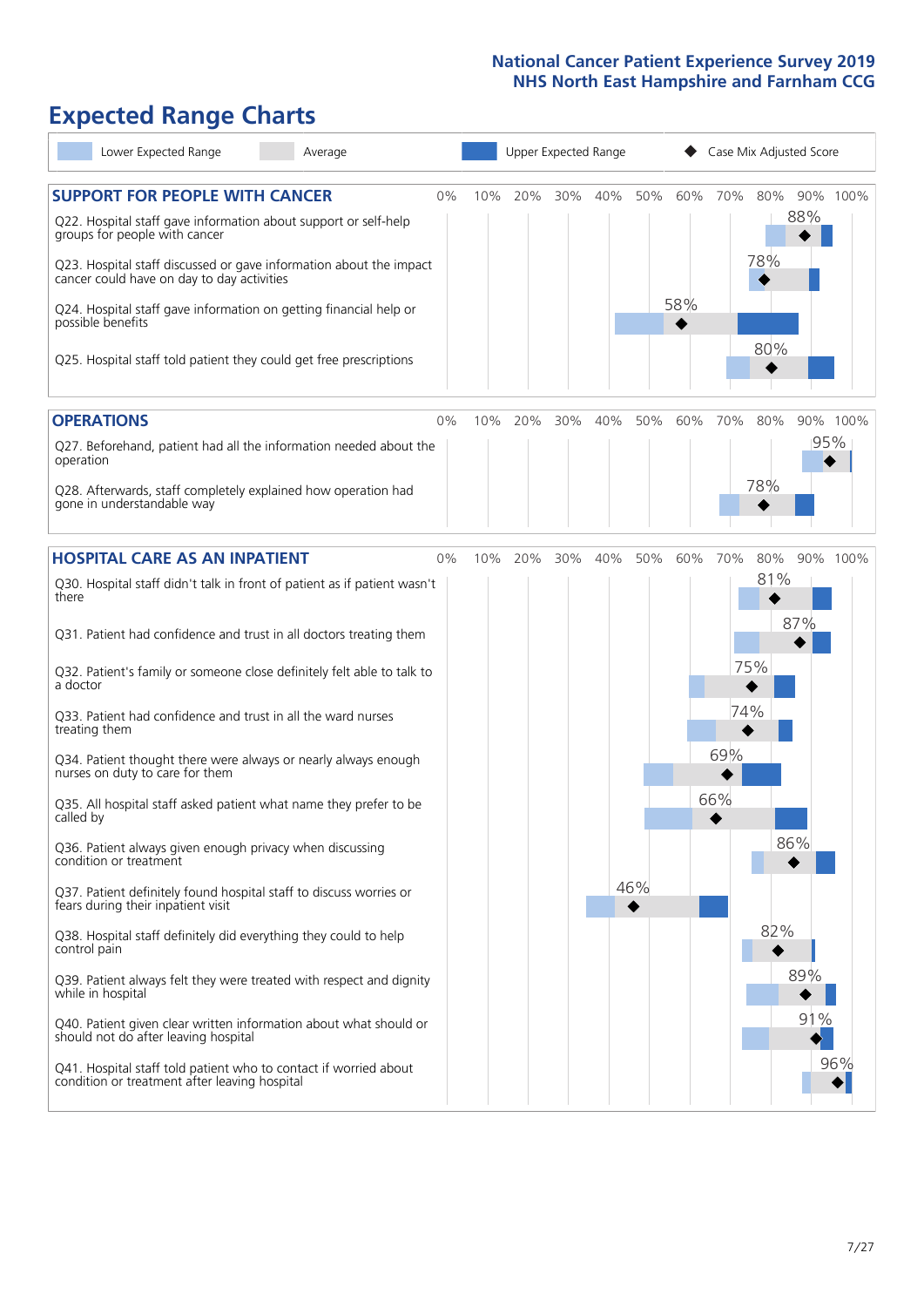# **Expected Range Charts**

| Lower Expected Range                                                                                                                                                                                                                                                                                                                                                                                                                                        | Average |            |     |                 |                 | Upper Expected Range |            |                   |                        |            | Case Mix Adjusted Score |                 |
|-------------------------------------------------------------------------------------------------------------------------------------------------------------------------------------------------------------------------------------------------------------------------------------------------------------------------------------------------------------------------------------------------------------------------------------------------------------|---------|------------|-----|-----------------|-----------------|----------------------|------------|-------------------|------------------------|------------|-------------------------|-----------------|
| <b>HOSPITAL CARE AS A DAY PATIENT / OUTPATIENT 0%</b><br>Q43. Patient definitely found hospital staff to discuss worries or<br>fears during their outpatient or day case visit<br>Q44. Cancer doctor had the right documents at patient's last<br>outpatient appointment                                                                                                                                                                                    |         |            | 10% | 20%             | 30%             | 40%                  | 50%        | 60%               | 70%<br>68%             | 80%        |                         | 90% 100%<br>97% |
| Q46. Beforehand patient completely had all information needed<br>about radiotherapy treatment<br>Q47. Patient completely given understandable information about<br>whether radiotherapy was working<br>Q49. Beforehand patient completely had all information needed<br>about chemotherapy treatment<br>Q50. Patient given enough information about whether<br>chemotherapy was working in a completely understandable way                                  |         |            |     |                 |                 |                      |            | 59%<br>61%        |                        | 84%<br>82% |                         |                 |
| <b>HOME CARE AND SUPPORT</b><br>Q51. Hospital staff definitely gave family or someone close all the<br>information needed to help care at home<br>Q52. Patient definitely given enough support from health or social<br>services during treatment<br>Q53. Patient definitely given enough support from health or social<br>services after treatment                                                                                                         |         | 0%         | 10% | 20%             | 30%             | 40%                  | 50%<br>47% | 60%<br>60%<br>57% | 70%                    | 80%        |                         | 90% 100%        |
| <b>CARE FROM YOUR GENERAL PRACTICE</b><br>Q54. GP given enough information about patient's condition and<br>treatment<br>Q55. General practice staff definitely did everything they could to<br>support patient during treatment                                                                                                                                                                                                                            |         | $0\%$      | 10% | 20%             | 30%             | 40%                  | 50%        | 60%<br>61%        | 70%                    | 80%        | 93%                     | 90% 100%        |
| <b>YOUR OVERALL NHS CARE</b><br>Q56. Different people treating and caring for patient always work<br>well together to give best possible care<br>Q57. Patient given a care plan<br>Q58. Overall the administration of care was good or very good<br>Q59. Patient felt length of time for attending clinics and<br>appointments for cancer was about right<br>Q60. Someone discussed with patient whether they would like to<br>take part in cancer research |         | $0\%$<br>0 | 10% | 20%<br>24%<br>2 | 30%<br>34%<br>3 | 40%<br>4             | 50%<br>5   | 60%<br>6          | 70%<br>73%<br>74%<br>7 | 80%<br>8   | 87%<br>9                | 90% 100%<br>10  |
| Q61. Patient's average rating of care scored from very poor to very<br>good                                                                                                                                                                                                                                                                                                                                                                                 |         |            |     |                 |                 |                      |            |                   |                        |            | 8.8                     |                 |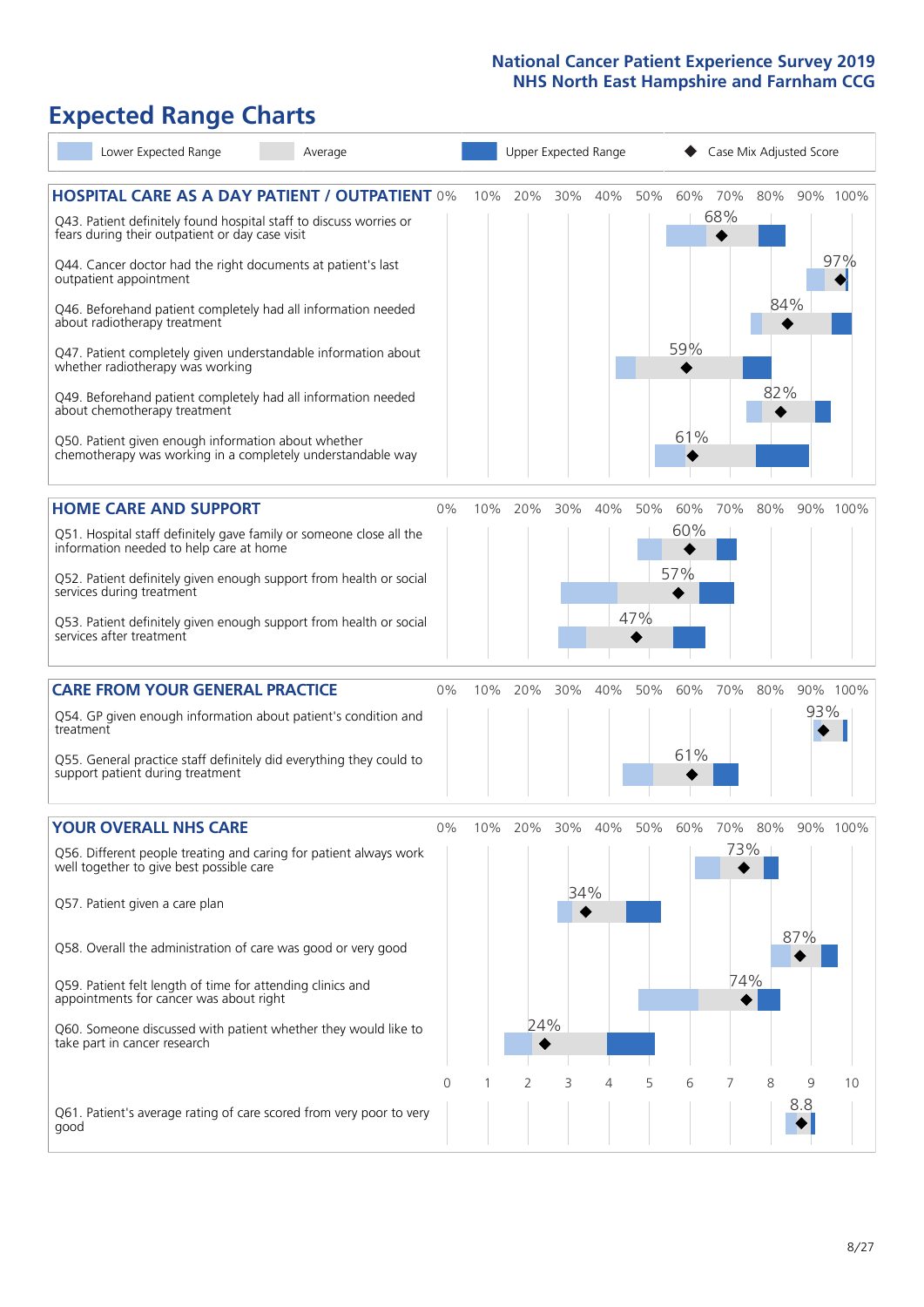# **Comparability Tables**

\* Indicates where a score has been suppressed because there are less than 21 responses.

\*\* No score available for 2018.

 $\triangle$  or  $\nabla$ 

Change 2018-2019: Indicates where 2019 score is significantly higher or lower than 2018 score Change Overall: Indicates significant change overall (2015, 2016, 2017, 2018 and 2019).

Adjusted Score below Lower Expected Range Adjusted Score between Upper and Lower Expected Ranges Adjusted Score above Upper Expected Range

|                                                                             |           | Case Mix Adjusted Scores<br>Unadjusted Scores |           |               |                                                   |         |               |                |                                     |                   |
|-----------------------------------------------------------------------------|-----------|-----------------------------------------------|-----------|---------------|---------------------------------------------------|---------|---------------|----------------|-------------------------------------|-------------------|
|                                                                             | 2018<br>n | 2018<br>Score                                 | 2019<br>n | 2019<br>Score | $\sim$  Change   Change   $\sim$<br>2018-<br>2019 | Overall | 2019<br>Score | Lower<br>Range | Upper<br>Expected Expected<br>Range | National<br>Score |
| <b>SEEING YOUR GP</b>                                                       |           |                                               |           |               |                                                   |         |               |                |                                     |                   |
| Q1. Saw GP once or twice before being told they needed to go<br>to hospital | 191       | 82%                                           | 185       | 75%           |                                                   |         | 77%           | 73%            | 85%                                 | 79%               |
| Q2. Patient thought they were seen as soon as necessary                     | 263       | 81%                                           | 263       | 85%           |                                                   |         | 86%           | 80%            | 88%                                 | 84%               |

| <b>DIAGNOSTIC TESTS</b>                                                   |      |     |     |     |  |     |     |     |     |
|---------------------------------------------------------------------------|------|-----|-----|-----|--|-----|-----|-----|-----|
| Q5. Received all the information needed about the test                    | $**$ | **  | 214 | 98% |  | 98% | 92% | 98% | 95% |
| Q6. The length of time waiting for the test to be done was<br>about right | 216  | 89% |     | 89% |  | 90% | 84% | 92% | 88% |
| Q7. Test results explained in completely understandable way               | 213  | 82% |     | 81% |  | 82% | 74% | 85% | 80% |

| <b>FINDING OUT WHAT WAS WRONG WITH YOU</b>                                                      |     |     |     |     |            |                 |     |     |
|-------------------------------------------------------------------------------------------------|-----|-----|-----|-----|------------|-----------------|-----|-----|
| Q10. Patient told they could bring a family member or friend<br>when first told they had cancer | 241 | 70% | 235 | 76% | <b>77%</b> | 71 <sub>%</sub> | 83% | 77% |
| Q11. Patient felt they were told sensitively that they had cancer                               | 270 | 86% | 266 | 87% | 87%        | 82%             | 90% | 86% |
| Q12. Patient completely understood the explanation of what<br>was wrong                         | 271 | 70% | 264 | 74% | 75%        | 68%             | 79% | 73% |
| Q13. Patient given easy to understand written information<br>about the type of cancer they had  | 243 | 76% | 227 | 81% | 81%        | 69%             | 80% | 74% |

| <b>DECIDING THE BEST TREATMENT FOR YOU</b>                                                              |      |     |     |     |     |     |     |     |
|---------------------------------------------------------------------------------------------------------|------|-----|-----|-----|-----|-----|-----|-----|
| Q14. Patient felt that treatment options were completely<br>explained                                   | 231  | 83% | 236 | 81% | 82% | 79% | 88% | 83% |
| Q15. Patient felt possible side effects were definitely explained<br>in an understandable way           | 256  | 72% | 253 | 68% | 69% | 67% | 78% | 73% |
| Q16. Patient definitely given practical advice and support in<br>dealing with side effects of treatment | 253  | 68% | 253 | 66% | 67% | 61% | 73% | 67% |
| Q17. Patient definitely told about side effects that could affect<br>them in the future                 | 232  | 53% | 234 | 52% | 54% | 50% | 63% | 57% |
| Q18. Patient definitely involved as much as they wanted in<br>decisions about care and treatment        | $**$ | **  | 263 | 76% | 76% | 76% | 86% | 81% |

| <b>CLINICAL NURSE SPECIALIST (CNS)</b>                                                    |     |     |     |     |     |     |     |     |
|-------------------------------------------------------------------------------------------|-----|-----|-----|-----|-----|-----|-----|-----|
| Q19. Patient given the name of a CNS who would support them<br>through their treatment    | 265 | 95% | 256 | 95% | 95% | 89% | 95% | 92% |
| Q20. Patient found it very or quite easy to contact their CNS                             | 232 | 88% | 224 | 84% | 84% | 80% | 90% | 85% |
| Q21. Patient got understandable answers to important<br>questions all or most of the time | 221 | 89% | 214 | 88% | 87% | 83% | 92% | 87% |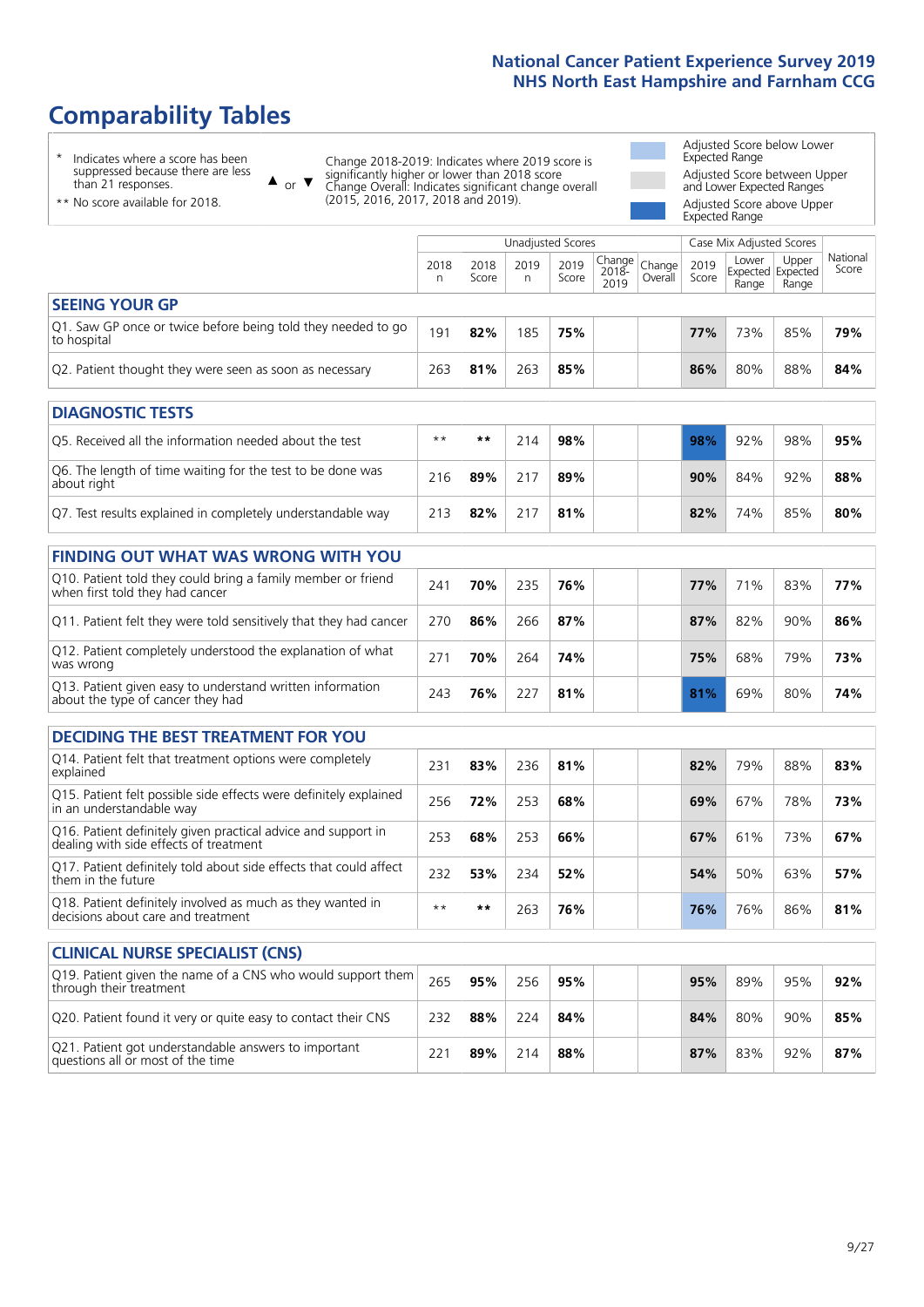# **Comparability Tables**

\* Indicates where a score has been suppressed because there are less than 21 responses.

\*\* No score available for 2018.

 $\triangle$  or  $\nabla$ 

Change 2018-2019: Indicates where 2019 score is significantly higher or lower than 2018 score Change Overall: Indicates significant change overall (2015, 2016, 2017, 2018 and 2019).

Adjusted Score below Lower Expected Range Adjusted Score between Upper and Lower Expected Ranges Adjusted Score above Upper Expected Range

|                                                                                                                   |              |               | <b>Unadjusted Scores</b> |               |                         |                   |               | Case Mix Adjusted Scores            |                |                   |
|-------------------------------------------------------------------------------------------------------------------|--------------|---------------|--------------------------|---------------|-------------------------|-------------------|---------------|-------------------------------------|----------------|-------------------|
|                                                                                                                   | 2018<br>n    | 2018<br>Score | 2019<br>n                | 2019<br>Score | Change<br>2018-<br>2019 | Change<br>Overall | 2019<br>Score | Lower<br>Expected Expected<br>Range | Upper<br>Range | National<br>Score |
| <b>SUPPORT FOR PEOPLE WITH CANCER</b>                                                                             |              |               |                          |               |                         |                   |               |                                     |                |                   |
| Q22. Hospital staff gave information about support or self-help<br>groups for people with cancer                  | 193          | 87%           | 213                      | 88%           |                         |                   | 88%           | 84%                                 | 92%            | 88%               |
| Q23. Hospital staff discussed or gave information about the<br>impact cancer could have on day to day activities  | 165          | 86%           | 171                      | 78%           |                         |                   | 78%           | 78%                                 | 89%            | 84%               |
| Q24. Hospital staff gave information on getting financial help or<br>possible benefits                            | 131          | 60%           | 111                      | 57%           |                         |                   | 58%           | 53%                                 | 72%            | 63%               |
| Q25. Hospital staff told patient they could get free prescriptions                                                | 132          | 89%           | 109                      | 79%           |                         |                   | 80%           | 75%                                 | 89%            | 82%               |
| <b>OPERATIONS</b>                                                                                                 |              |               |                          |               |                         |                   |               |                                     |                |                   |
| Q27. Beforehand, patient had all the information needed about<br>the operation                                    | 123          | 97%           | 132                      | 95%           |                         |                   | 95%           | 93%                                 | 99%            | 96%               |
| Q28. Afterwards, staff completely explained how operation had<br>gone in understandable way                       | 124          | 75%           | 134                      | 78%           |                         |                   | 78%           | 72%                                 | 86%            | 79%               |
| <b>HOSPITAL CARE AS AN INPATIENT</b>                                                                              |              |               |                          |               |                         |                   |               |                                     |                |                   |
| Q30. Hospital staff didn't talk in front of patient as if patient<br>wasn't there                                 | $**$         | $***$         | 122                      | 81%           |                         |                   | 81%           | 77%                                 | 90%            | 84%               |
| Q31. Patient had confidence and trust in all doctors treating<br>them                                             | $* *$        | $***$         | 123                      | 87%           |                         |                   | 87%           | 77%                                 | 90%            | 84%               |
| Q32. Patient's family or someone close definitely felt able to talk<br>to a doctor                                | $\star\star$ | $***$         | 104                      | 75%           |                         |                   | 75%           | 64%                                 | 81%            | 72%               |
| Q33. Patient had confidence and trust in all the ward nurses<br>treating them                                     | $* *$        | **            | 122                      | 74%           |                         |                   | 74%           | 66%                                 | 82%            | 74%               |
| Q34. Patient thought there were always or nearly always<br>enough nurses on duty to care for them                 | $***$        | $***$         | 123                      | 69%           |                         |                   | 69%           | 56%                                 | 73%            | 64%               |
| Q35. All hospital staff asked patient what name they prefer to<br>be called by                                    | $* *$        | $***$         | 121                      | 65%           |                         |                   | 66%           | 61%                                 | 81%            | 71%               |
| Q36. Patient always given enough privacy when discussing<br>condition or treatment                                | $* *$        | $***$         | 120                      | 86%           |                         |                   | 86%           | 78%                                 | 91%            | 85%               |
| Q37. Patient definitely found hospital staff to discuss worries or<br>fears during their inpatient visit          | $* *$        | **            | 89                       | 45%           |                         |                   | 46%           | 41%                                 | 62%            | 52%               |
| Q38. Hospital staff definitely did everything they could to help<br>control pain                                  | $* *$        | $***$         | 104                      | 81%           |                         |                   | 82%           | 76%                                 | 90%            | 83%               |
| Q39. Patient always felt they were treated with respect and<br>dignity while in hospital                          | $***$        | $***$         | 123                      | 89%           |                         |                   | 89%           | 82%                                 | 94%            | 88%               |
| Q40. Patient given clear written information about what should<br>or should not do after leaving hospital         | $* *$        | $***$         | 116                      | 91%           |                         |                   | 91%           | 80%                                 | 92%            | 86%               |
| Q41. Hospital staff told patient who to contact if worried about<br>condition or treatment after leaving hospital | $**$         | $***$         | 113                      | 96%           |                         |                   | 96%           | 90%                                 | 99%            | 94%               |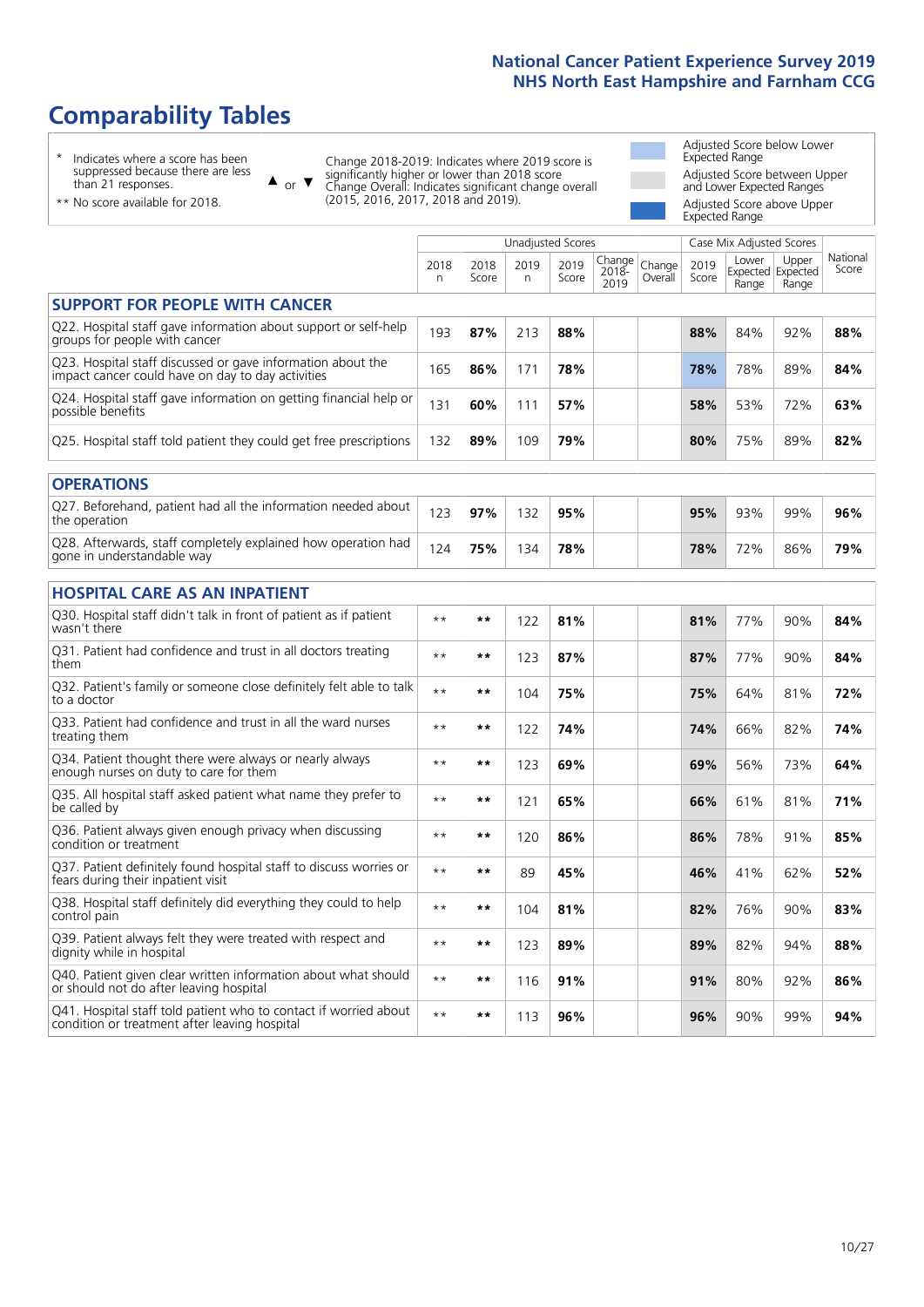# **Comparability Tables**

\* Indicates where a score has been suppressed because there are less than 21 responses.

\*\* No score available for 2018.

 $\triangle$  or  $\nabla$ 

Change 2018-2019: Indicates where 2019 score is significantly higher or lower than 2018 score Change Overall: Indicates significant change overall (2015, 2016, 2017, 2018 and 2019).

Adjusted Score below Lower Expected Range Adjusted Score between Upper and Lower Expected Ranges Adjusted Score above Upper Expected Range

|                                                                                                                       |           |               |           | Unadjusted Scores |                         |                   |               | Case Mix Adjusted Scores            |                |                   |
|-----------------------------------------------------------------------------------------------------------------------|-----------|---------------|-----------|-------------------|-------------------------|-------------------|---------------|-------------------------------------|----------------|-------------------|
|                                                                                                                       | 2018<br>n | 2018<br>Score | 2019<br>n | 2019<br>Score     | Change<br>2018-<br>2019 | Change<br>Overall | 2019<br>Score | Lower<br>Expected Expected<br>Range | Upper<br>Range | National<br>Score |
| <b>HOSPITAL CARE AS A DAY PATIENT / OUTPATIENT</b>                                                                    |           |               |           |                   |                         |                   |               |                                     |                |                   |
| Q43. Patient definitely found hospital staff to discuss worries or<br>fears during their outpatient or day case visit | 192       | 72%           | 192       | 68%               |                         |                   | 68%           | 64%                                 | 77%            | 71%               |
| Q44. Cancer doctor had the right documents at patient's last<br>outpatient appointment                                | 235       | 97%           | 224       | 97%               |                         |                   | 97%           | 93%                                 | 98%            | 96%               |
| Q46. Beforehand patient completely had all information needed<br>about radiotherapy treatment                         | 43        | 81%           | 60        | 83%               |                         |                   | 84%           | 78%                                 | 95%            | 86%               |
| Q47. Patient completely given understandable information<br>about whether radiotherapy was working                    | 33        | 42%           | 52        | 58%               |                         |                   | 59%           | 47%                                 | 73%            | 60%               |
| Q49. Beforehand patient completely had all information needed<br>about chemotherapy treatment                         | 103       | 84%           | 118       | 82%               |                         |                   | 82%           | 78%                                 | 91%            | 84%               |
| Q50. Patient given enough information about whether<br>chemotherapy was working in a completely understandable way    | 94        | 67%           | 113       | 62%               |                         |                   | 61%           | 59%                                 | 76%            | 68%               |
| <b>HOME CARE AND SUPPORT</b>                                                                                          |           |               |           |                   |                         |                   |               |                                     |                |                   |
| Q51. Hospital staff definitely gave family or someone close all<br>the information needed to help care at home        | 216       | 60%           | 202       | 59%               |                         |                   | 60%           | 53%                                 | 67%            | 60%               |
| Q52. Patient definitely given enough support from health or<br>social services during treatment                       | 138       | 54%           | 122       | 58%               |                         |                   | 57%           | 42%                                 | 62%            | 52%               |
| Q53. Patient definitely given enough support from health or<br>social services after treatment                        | 74        | 38%           | 82        | 49%               |                         |                   | 47%           | 34%                                 | 56%            | 45%               |
| <b>CARE FROM YOUR GENERAL PRACTICE</b>                                                                                |           |               |           |                   |                         |                   |               |                                     |                |                   |
| Q54. GP given enough information about patient's condition<br>and treatment                                           | 241       | 97%           | 243       | 93%               |                         |                   | 93%           | 93%                                 | 98%            | 95%               |
| Q55. General practice staff definitely did everything they could<br>to support patient during treatment               | 187       | 60%           | 179       | 60%               |                         |                   | 61%           | 51%                                 | 66%            | 58%               |
| <b>YOUR OVERALL NHS CARE</b>                                                                                          |           |               |           |                   |                         |                   |               |                                     |                |                   |
| Q56. Different people treating and caring for patient always<br>work well together to give best possible care         | $* *$     | $***$         | 260       | 73%               |                         |                   | 73%           | 67%                                 | 78%            | 73%               |
| Q57. Patient given a care plan                                                                                        | 212       | 33%           | 201       | 31%               |                         |                   | 34%           | 31%                                 | 44%            | 38%               |
| Q58. Overall the administration of care was good or very good                                                         | 269       | 88%           | 266       | 87%               |                         |                   | 87%           | 85%                                 | 93%            | 89%               |
| Q59. Patient felt length of time for attending clinics and<br>appointments for cancer was about right                 | 270       | 71%           | 261       | 73%               |                         |                   | 74%           | 62%                                 | 77%            | 69%               |
| Q60. Someone discussed with patient whether they would like<br>to take part in cancer research                        | 253       | 27%           | 248       | 24%               |                         |                   | 24%           | 21%                                 | 40%            | 30%               |
| Q61. Patient's average rating of care scored from very poor to<br>very good                                           | 265       | 8.9           | 258       | 8.8               |                         |                   | 8.8           | 8.6                                 | 9.0            | 8.8               |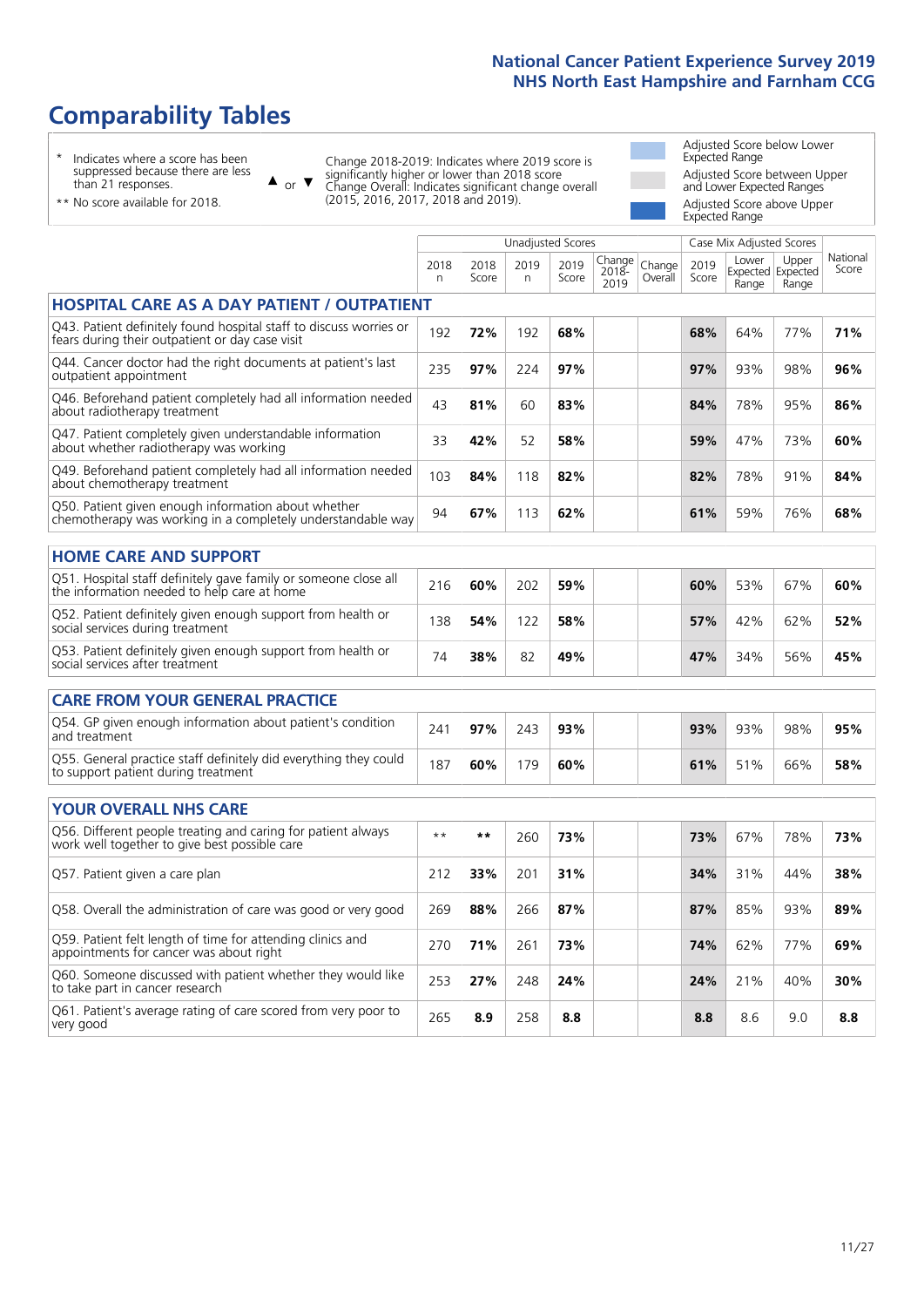# **Tumour Type Tables**

- \* Indicates where a score has been suppressed because there are less than 21 responses.
- n.a. Indicates that there were no respondents for that tumour group.

| <b>SEEING YOUR GP</b>                           |                          |         |               |                   |                   |                |                  |                 | Tumour Group |         |                                         |                 |            |             |                |
|-------------------------------------------------|--------------------------|---------|---------------|-------------------|-------------------|----------------|------------------|-----------------|--------------|---------|-----------------------------------------|-----------------|------------|-------------|----------------|
|                                                 |                          | Brain   | <b>Breast</b> | Colorectal<br>LGT | ত<br>Gynaecologic | Haematological | Head and<br>Neck | Dung            | Prostate     | Sarcoma | Skin                                    | Upper<br>Gastro | Urological | Other       | All<br>Cancers |
| Q1. Saw GP once or twice before being told they | <b>CCG</b>               | $\star$ |               | 83% 70%           |                   | 65%            | $\star$          | $\star$         | $\star$      | $\star$ | $\star$                                 | $\star$         | $\star$    | $\star$     | 75%            |
| needed to go to hospital                        | National 59% 94% 75% 77% |         |               |                   |                   |                |                  | 67% 79% 71% 82% |              |         | 71% 90% 74% 83% 74% 79%                 |                 |            |             |                |
| Q2. Patient thought they were seen as soon as   | <b>CCG</b>               | $\star$ |               | 96% 80%           |                   | 82%            | $\star$          | $\star$         | 92%          | $\star$ | $\star$                                 | $\star$         |            | 74% 71% 85% |                |
| necessary                                       | National                 | 79%     |               |                   |                   |                |                  |                 |              |         | 89% 83% 81% 82% 81% 84% 86% 69% 85% 79% |                 | 85% 79%    |             | 84%            |

#### **DIAGNOSTIC TESTS** Tumour Group

|                                                   |                                                          | Brain<br>CNS | <b>Breast</b> | Colorectal<br>LGT | Gynaecological | Haematological | Head and<br>Neck | Lung    | Prostate | Sarcoma | Skin    | Upper<br>Gastro | rological                               | Other       | All<br>Cancers |
|---------------------------------------------------|----------------------------------------------------------|--------------|---------------|-------------------|----------------|----------------|------------------|---------|----------|---------|---------|-----------------|-----------------------------------------|-------------|----------------|
| Q5. Received all the information needed about     | <b>CCG</b>                                               | $\star$      | 100% 96%      |                   |                | 98%            | $\star$          | $\star$ | 100%     |         | $\star$ | $\star$         |                                         | 100% 98%    |                |
| the test                                          | National                                                 | 93%          | 95%           | 95%               | 93%            |                | 95% 93%          |         | 95% 95%  | 93%     | 96%     | 95%             | 95%                                     | 95%         | 95%            |
| Q6. The length of time waiting for the test to be | <b>CCG</b>                                               | $\star$      |               | 96% 93%           |                | 87%            | $\star$          | $\star$ | 91%      | $\star$ | $\star$ | $\star$         | $\star$                                 | $\star$     | 89%            |
| done was about right                              | National l                                               |              | 84% 91% 88%   |                   | 86%            |                |                  |         |          |         |         |                 | 89% 88% 87% 87% 81% 87% 84% 87% 86% 88% |             |                |
| Q7. Test results explained in completely          | <b>CCG</b>                                               | $\star$      |               | 83% 71%           |                | 84%            | $\star$          | $\star$ | 91%      | $\star$ | $\star$ |                 |                                         | 62% 86% 81% |                |
| understandable way                                | National 71% 83% 82% 77% 77% 79% 80% 80% 78% 84% 75% 80% |              |               |                   |                |                |                  |         |          |         |         |                 |                                         | 76% 80%     |                |

| <b>FINDING OUT WHAT WAS WRONG WITH YOU</b>        |            |         |               |                             |                |                |                        |             | Tumour Group |         |                         |                 |            |             |                |
|---------------------------------------------------|------------|---------|---------------|-----------------------------|----------------|----------------|------------------------|-------------|--------------|---------|-------------------------|-----------------|------------|-------------|----------------|
|                                                   |            | Brain   | <b>Breast</b> | ∼<br>olorectal.<br>LGT<br>Ũ | Gynaecological | Haematological | ad and<br>Neck<br>Head | Lung        | Prostate     | Sarcoma | Skin                    | Upper<br>Gastro | Urological | Other       | All<br>Cancers |
| Q10. Patient told they could bring a family       | CCG        | $\star$ | 86%           | 77%                         |                | 70%            | $\star$                | $\star$     | 82%          | $\star$ | $\star$                 | $\star$         | $\star$    | $\star$     | 76%            |
| member or friend when first told they had cancer  | National   | 85%     | 82%           | 82%                         | 71%            | 71%            | 71%                    | 77%         | 79%          | 73%     | 69%                     | 76%             | 73%        | 75%         | 77%            |
| Q11. Patient felt they were told sensitively that | CCG        | $\star$ | 95%           | 90%                         |                | 84%            | $\star$                | $\star$     | 92%          | $\star$ | $\star$                 | $\star$         | 70%        | 80%         | 87%            |
| they had cancer                                   | National   | 79%     |               | 89% 87%                     | 82%            |                |                        | 84% 87% 83% | 86%          | 84%     | 89%                     | 81%             |            | 84% 83% 86% |                |
| Q12. Patient completely understood the            | <b>CCG</b> | $\star$ | 82%           | 80%                         |                | 60%            | $\star$                | $\star$     | 96%          | $\star$ | $\star$                 |                 | 70%        | 72%         | 74%            |
| explanation of what was wrong                     | National   | 66%     | 77%           | 79%                         | 73%            | 60%            | 78%                    | 76%         | 79%          | 67%     | 80%                     | 70%             | 77%        | 70%         | 73%            |
| Q13. Patient given easy to understand written     | <b>CCG</b> | $\star$ | 76%           | 92%                         | $\star$        | 82%            | $\star$                | $\star$     | 95%          | $\star$ | $\star$                 | $\star$         | $\star$    | $^\star$    | 81%            |
| information about the type of cancer they had     | National   | 66%     | 78%           | 73%                         | 71%            |                |                        |             |              |         | 76% 69% 67% 83% 67% 84% | 67%             | 74%        | 65%         | 74%            |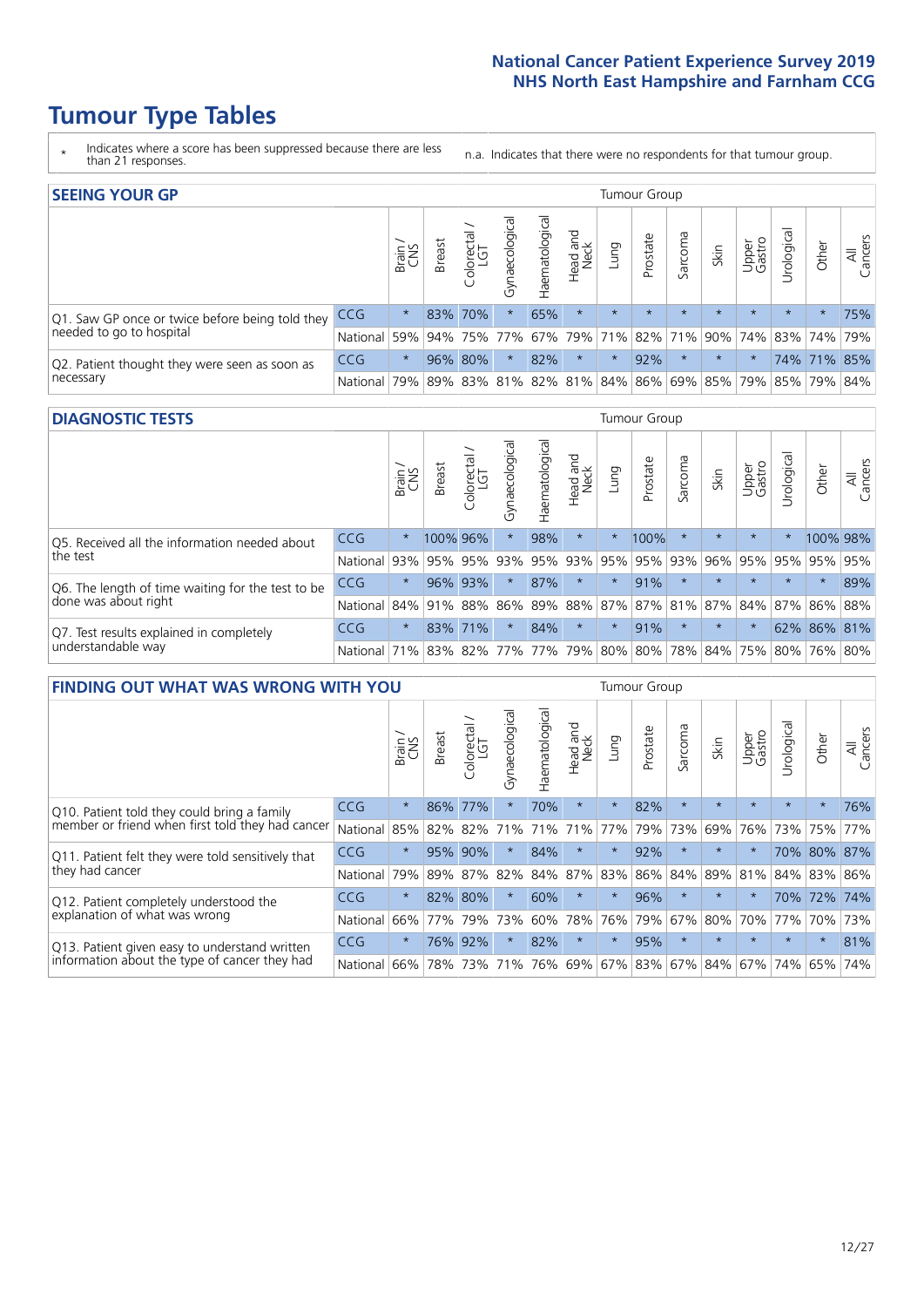# **Tumour Type Tables**

\* Indicates where a score has been suppressed because there are less than 21 responses.

n.a. Indicates that there were no respondents for that tumour group.

| <b>DECIDING THE BEST TREATMENT FOR YOU</b>         |            |         |               |                    | <b>Tumour Group</b> |                |                        |         |          |                             |         |                 |            |             |                |
|----------------------------------------------------|------------|---------|---------------|--------------------|---------------------|----------------|------------------------|---------|----------|-----------------------------|---------|-----------------|------------|-------------|----------------|
|                                                    |            | Brain   | <b>Breast</b> | Colorectal.<br>LGT | Gynaecological      | Haematological | ad and<br>Neck<br>Head | Lung    | Prostate | Sarcoma                     | Skin    | Upper<br>Gastro | Jrological | Other       | All<br>Cancers |
| Q14. Patient felt that treatment options were      | CCG        | $\star$ | 79%           | 81%                | $\star$             | 78%            | $\star$                | $\star$ | 83%      | $\star$                     | $\star$ | $\star$         |            | 86% 78%     | 81%            |
| completely explained                               | National   | 85%     | 85%           | 85%                | 85%                 | 82%            | 87%                    | 84%     | 83%      | 83%                         | 89%     | 81%             |            | 83% 79% 83% |                |
| Q15. Patient felt possible side effects were       | <b>CCG</b> | $\star$ | 67%           | 75%                | $\star$             | 69%            | $\star$                | $\star$ | 74%      | $\star$                     | $\star$ | $\star$         |            | 82% 50%     | 68%            |
| definitely explained in an understandable way      | National   | 69%     | 74%           | 76%                | 75%                 | 69%            | 73%                    | 74%     | 73%      | 73%                         | 77%     | 72%             | 71%        | 70%         | 73%            |
| Q16. Patient definitely given practical advice and | <b>CCG</b> | $\star$ | 58%           | 74%                | $\star$             | 69%            | $\star$                | $\star$ | 65%      | $\star$                     | $\star$ | $\star$         |            | 50% 65% 66% |                |
| support in dealing with side effects of treatment  | National   | 63%     | 70%           | 70%                | 69%                 | 65%            | 70%                    | 69%     | 65%      | 66%                         | 71%     | 66%             | 63%        | 64%         | 67%            |
| Q17. Patient definitely told about side effects    | CCG        | $\star$ | 52%           | 46%                | $\star$             | 53%            | $\star$                | $\star$ | 71%      | $^\star$                    | $\star$ | $\star$         | $^\star$   | 39%         | 52%            |
| that could affect them in the future               | National   | 62%     | 57%           | 59%                | 56%                 | 51%            | 64%                    | 56%     | 66%      | 54%                         | 66%     | 53%             | 56%        | 52%         | 57%            |
| Q18. Patient definitely involved as much as they   | <b>CCG</b> | $\star$ | 68%           | 77%                | $\star$             | 71%            | $\star$                | $\star$ | 84%      | $\star$                     | $\star$ | $\star$         |            | 95% 58% 76% |                |
| wanted in decisions about care and treatment       | National   | 79%     |               | 81% 83%            |                     |                |                        |         |          | 81% 80% 81% 81% 84% 81% 87% |         | 79%             | 79%        | 78% 81%     |                |

#### **CLINICAL NURSE SPECIALIST (CNS)** Tumour Group

|                                             |          | Brain           | <b>Breast</b>   | Colorectal<br>LGT | ᠊ᢛ<br>Gynaecologic | $\overline{\sigma}$<br>ت<br>aematologi | Head and<br>Neck | Lung    | Prostate | Sarcoma | Skin    | Upper<br>Gastro                 | $\overline{\sigma}$<br>Irologica | Other       | All<br>Cancers |
|---------------------------------------------|----------|-----------------|-----------------|-------------------|--------------------|----------------------------------------|------------------|---------|----------|---------|---------|---------------------------------|----------------------------------|-------------|----------------|
| Q19. Patient given the name of a CNS who    | CCG      | $\star$         |                 | 95% 97%           |                    | 94%                                    | $\star$          |         | 92%      | $\star$ | $\star$ |                                 |                                  | 91% 95% 95% |                |
| would support them through their treatment  | National | 95%             | 95%             | 92%               | 95%                | 92%                                    | 91%              |         | 94% 91%  | 91%     | 91%     | 93%                             | 85%                              | 89%         | 92%            |
| Q20. Patient found it very or quite easy to | CCG      | $\star$         |                 | 83% 85%           |                    | 86%                                    | $\star$          | $\star$ | $\star$  | $\star$ | $\star$ | $\star$                         | $\star$                          |             | 86% 84%        |
| contact their CNS                           | National |                 | 86% 84% 88% 85% |                   |                    | 87%                                    | 86%              | 86% 80% |          |         |         | 86% 90% 85%                     | 83%                              | 83%         | 85%            |
| Q21. Patient got understandable answers to  | CCG      | $\star$         |                 | 79% 84%           |                    | 94%                                    | $\star$          | $\star$ | 95%      | $\star$ | $\star$ | $\star$                         | 86%                              | $\star$     | 88%            |
| important questions all or most of the time | National | 82% 87% 89% 86% |                 |                   |                    |                                        |                  |         |          |         |         | 89% 88% 86% 87% 87% 93% 86% 87% |                                  | 86%         | 87%            |

| <b>SUPPORT FOR PEOPLE WITH CANCER</b>                                                             |            |         |               |            |                |                |                        |             | Tumour Group |         |         |                 |            |         |                |
|---------------------------------------------------------------------------------------------------|------------|---------|---------------|------------|----------------|----------------|------------------------|-------------|--------------|---------|---------|-----------------|------------|---------|----------------|
|                                                                                                   |            | Brain   | <b>Breast</b> | Colorectal | Gynaecological | Haematological | ad and<br>Neck<br>Head | Lung        | Prostate     | Sarcoma | Skin    | Upper<br>Gastro | Jrological | Other   | All<br>Cancers |
| Q22. Hospital staff gave information about<br>support or self-help groups for people with         | <b>CCG</b> | $\star$ | 86%           | 88%        | $\star$        | 91%            | $\star$                | $\star$     | $\star$      | $\star$ | $\star$ | $\star$         | $\star$    | 90%     | 88%            |
| cancer                                                                                            | National   | 92%     | 92%           | 88%        | 87%            | 86%            | 88%                    | 87%         | 91%          | 86%     | 90%     | 88%             | 81%        | 83%     | 88%            |
| Q23. Hospital staff discussed or gave information<br>about the impact cancer could have on day to | CCG.       | $\star$ | 68%           | 74%        | $\star$        | 89%            | $\star$                | $\star$     | $\star$      | $\star$ | $\star$ | $\star$         | $\star$    | $\star$ | 78%            |
| day activities                                                                                    | National   | 84%     | 86%           | 85%        | 82%            | 84%            | 84%                    | 83%         | 88%          | 81%     | 86%     | 83%             | 78%        | 79%     | 84%            |
| Q24. Hospital staff gave information on getting                                                   | CCG        | n.a.    | 63%           | $\star$    | $\star$        | 52%            | $\ast$                 | $\star$     | $\star$      | $\star$ |         | $\star$         | $\star$    | $\ast$  | 57%            |
| financial help or possible benefits                                                               | National   | 78%     | 68%           | 61%        | 66%            | 61%            | 67%                    | 72%         | 55%          | 64%     | 60%     | 64%             | 47%        | 59%     | 63%            |
| Q25. Hospital staff told patient they could get                                                   | CCG        | n.a.    | 81%           |            | $\star$        | 83%            | $\star$                | $\star$     | $\star$      | $\star$ | $\star$ | n.a.            | $\star$    | $\ast$  | 79%            |
| free prescriptions                                                                                | National   | 82%     | 81%           | 83%        | 79%            | 87%            |                        | 84% 86% 80% |              | 78%     | 71%     | 84%             | 73%        | 81%     | 82%            |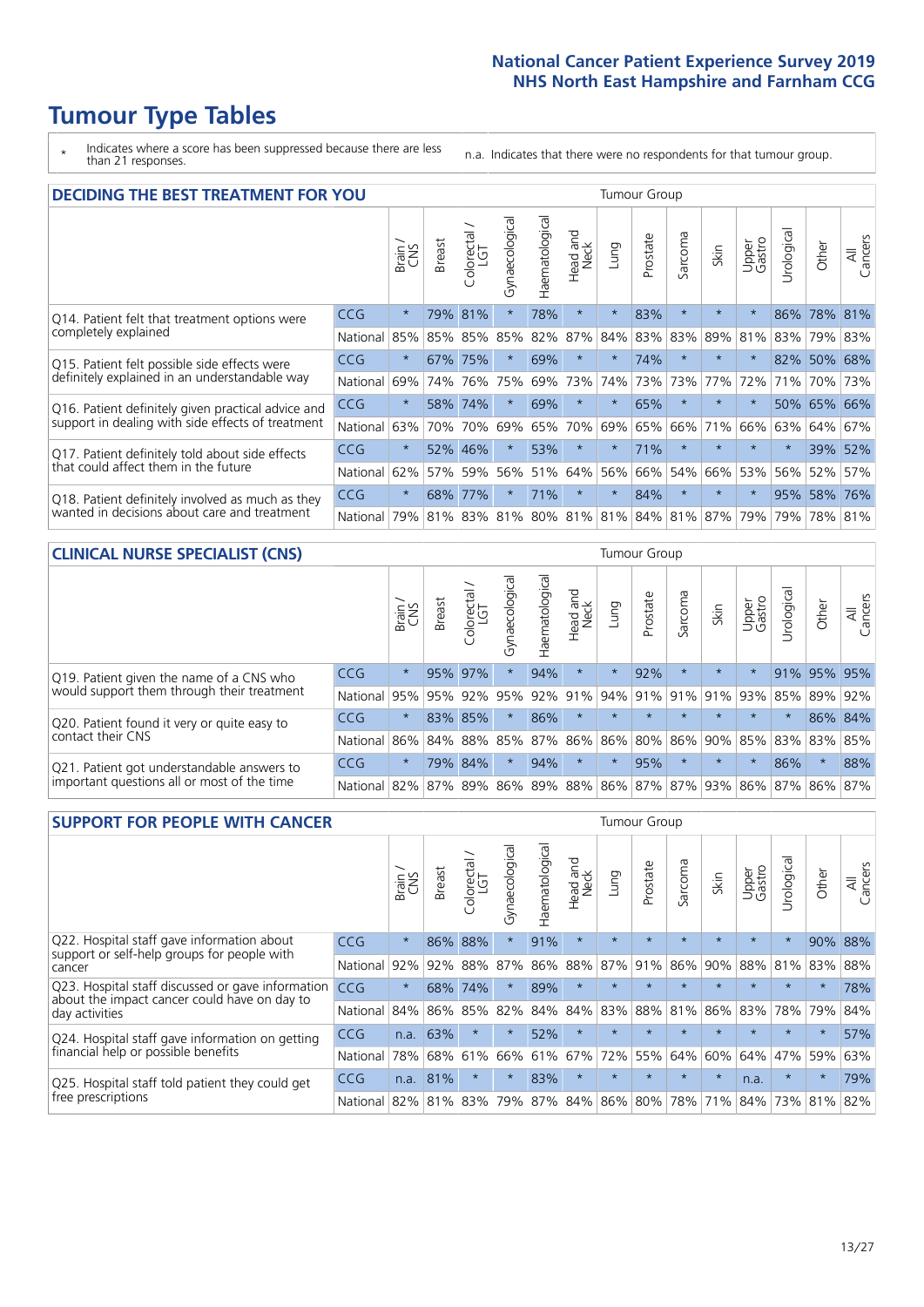# **Tumour Type Tables**

- \* Indicates where a score has been suppressed because there are less than 21 responses.
- n.a. Indicates that there were no respondents for that tumour group.

| <b>OPERATIONS</b>                                |            |         |               |                   |                   |                |                  |             | Tumour Group |         |         |                 |                                                  |         |                |
|--------------------------------------------------|------------|---------|---------------|-------------------|-------------------|----------------|------------------|-------------|--------------|---------|---------|-----------------|--------------------------------------------------|---------|----------------|
|                                                  |            | Brain   | <b>Breast</b> | Colorectal<br>LGT | ল<br>Gynaecologic | Haematological | Head and<br>Neck | <b>Gunn</b> | Prostate     | Sarcoma | Skin    | Upper<br>Gastro | Urological                                       | Other   | All<br>Cancers |
| Q27. Beforehand, patient had all the information | CCG        | $\star$ | 97%           | $\star$           | $\star$           | $\star$        | $\star$          | $\star$     | $\star$      | $\star$ | $\star$ | $\star$         | $\star$                                          | $\star$ | 95%            |
| needed about the operation                       | National   | 96%     | 97% 96%       |                   |                   |                |                  |             |              |         |         |                 | 96% 94% 96% 95% 97% 95% 96% 96% 95% 95%          |         | 96%            |
| Q28. Afterwards, staff completely explained how  | <b>CCG</b> | $\star$ | 78%           | $\star$           | $\star$           | $\star$        | $\star$          | $\star$     | $\star$      | $\star$ | $\star$ | $\star$         | $\star$                                          | $\star$ | 78%            |
| operation had gone in understandable way         | National   | 76%     |               | 79% 83%           |                   |                |                  |             |              |         |         |                 | 79%  78%  79%  79%  78%  80%  82%  79%  76%  77% |         | 79%            |

#### **HOSPITAL CARE AS AN INPATIENT** Tumour Group

|                                                                                                   |              | Brain   | Breast  | Colorectal /<br>LGT | Gynaecological | Haematological          | Head and<br>Neck | Lung    | Prostate | Sarcoma | Skin | Upper<br>Gastro | Urological  | Other   | All<br>Cancers |
|---------------------------------------------------------------------------------------------------|--------------|---------|---------|---------------------|----------------|-------------------------|------------------|---------|----------|---------|------|-----------------|-------------|---------|----------------|
| Q30. Hospital staff didn't talk in front of patient                                               | CCG          | $\star$ | 88%     | $\star$             | $\star$        | 83%                     | $\star$          | $\star$ | $\star$  | $\star$ | n.a. | $\star$         | $\star$     | $\star$ | 81%            |
| as if patient wasn't there                                                                        | National     | 81%     | 86%     | 81%                 | 83%            | 84%                     | 83%              | 81%     | 88%      | 86%     | 86%  | 81%             | 83%         | 82%     | 84%            |
| O31. Patient had confidence and trust in all                                                      | CCG          | $\star$ | 83%     | $\star$             |                | 78%                     | $\star$          | $\star$ | $\star$  | $\star$ | n.a. |                 | $\star$     | $\star$ | 87%            |
| doctors treating them                                                                             | National 82% |         | 83%     | 85%                 | 83%            | 82%                     |                  | 87% 83% | 89%      | 86%     | 85%  | 81%             | 85%         | 80%     | 84%            |
| Q32. Patient's family or someone close definitely                                                 | CCG          | $\star$ | $\star$ | $\star$             | $\star$        | 71%                     | $\star$          | $\star$ | $\star$  | $\star$ | n.a. |                 | $\star$     | $\star$ | 75%            |
| felt able to talk to a doctor                                                                     | National     | 67%     | 72%     | 73%                 | 72%            | 74%                     | 75%              | 74%     | 72%      | 71%     | 74%  |                 | 73% 71%     | 69%     | 72%            |
| Q33. Patient had confidence and trust in all the<br>ward nurses treating them                     | CCG          | $\star$ | 50%     | $\star$             | $\star$        | 83%                     | $\star$          | $\star$ | $\star$  | $\star$ | n.a. | $\star$         | $\star$     | $\star$ | 74%            |
|                                                                                                   | National     | 72%     | 73%     | 72%                 | 71%            | 77%                     | 75%              | 77%     | 79%      | 74%     | 75%  | 73%             | 77%         | 69%     | 74%            |
| Q34. Patient thought there were always or nearly<br>always enough nurses on duty to care for them | <b>CCG</b>   | $\star$ | 67%     | $\star$             | $\star$        | 78%                     | $\star$          | $\star$ | $\star$  | $\star$ | n.a. | $\star$         | $\star$     | $\star$ | 69%            |
|                                                                                                   | National     | 68%     | 64%     | 62%                 | 63%            | 63%                     | 65%              | 68%     | 72%      | 65%     | 70%  | 65%             | 66%         | 60%     | 64%            |
| Q35. All hospital staff asked patient what name<br>they prefer to be called by                    | CCG          | $\star$ | 46%     | $\star$             | $\star$        | 65%                     | $\star$          | $\star$ | $\star$  | $\star$ | n.a. |                 | $\star$     | $\star$ | 65%            |
|                                                                                                   | National     | 68%     | 62%     | 74%                 | 65%            | 72%                     | 71%              | 76%     | 72%      | 74%     | 70%  | 78%             | 76%         | 69%     | 71%            |
| Q36. Patient always given enough privacy when                                                     | CCG          | $\star$ | 88%     | $\star$             |                | 87%                     | $\star$          | $\star$ | $\star$  | $\star$ | n.a. | $\star$         | $\star$     | $\star$ | 86%            |
| discussing condition or treatment                                                                 | National     | 78%     | 84%     | 85%                 | 81%            | 86%                     |                  | 87% 84% | 88%      | 84%     | 84%  | 84%             | 85%         | 82%     | 85%            |
| Q37. Patient definitely found hospital staff to                                                   | <b>CCG</b>   | $\star$ | $\star$ | $\star$             |                | $\star$                 | $\star$          | $\star$ | $\star$  | $\star$ | n.a. |                 | $\star$     | $\star$ | 45%            |
| discuss worries or fears during their inpatient visit                                             | National     | 45%     | 51%     | 55%                 | 51%            | 56%                     | 52%              | 49%     | 53%      | 54%     | 51%  | 53%             | 49%         | 46%     | 52%            |
| Q38. Hospital staff definitely did everything they                                                | CCG          | $\star$ | 76%     | $\star$             | $\star$        | $\star$                 | $\star$          | $\star$ | $\star$  | $\star$ | n.a. | $\star$         | $\star$     | $\star$ | 81%            |
| could to help control pain                                                                        | National     | 85%     | 83%     | 84%                 | 82%            | 82%                     | 80%              | 84%     | 85%      | 83%     | 85%  | 82%             | 81%         | 82%     | 83%            |
| Q39. Patient always felt they were treated with                                                   | CCG          | $\star$ | 92%     | $\star$             |                | 91%                     | $\star$          | $\star$ | $\star$  | $\star$ | n.a. |                 | $\star$     | $\star$ | 89%            |
| respect and dignity while in hospital                                                             | National 85% |         | 87%     | 87%                 | 85%            | 89%                     |                  | 87% 88% | 91%      | 89%     | 89%  | 88%             | 90%         | 86%     | 88%            |
| Q40. Patient given clear written information<br>about what should or should not do after leaving  | CCG          | $\star$ | 96%     | $\star$             | $\star$        | $\star$                 | $\star$          | $\star$ | $\star$  | $\star$ | n.a. |                 | $\star$     | $\star$ | 91%            |
| hospital                                                                                          | National 80% |         | 89%     | 86%                 | 86%            | 83%                     |                  | 87% 82% | 91%      | 85%     | 90%  | 82%             | 87%         | 83%     | 86%            |
| Q41. Hospital staff told patient who to contact<br>if worried about condition or treatment after  | CCG          | $\star$ | $\star$ | $\star$             |                | 100%                    | $\star$          | $\star$ | $\star$  | $\star$ | n.a. | $\star$         | $\star$     | $\star$ | 96%            |
| leaving hospital                                                                                  | National 94% |         |         |                     |                | 95% 95% 93% 96% 93% 92% |                  |         | 96%      | 94%     |      |                 | 95% 92% 92% | 93% 94% |                |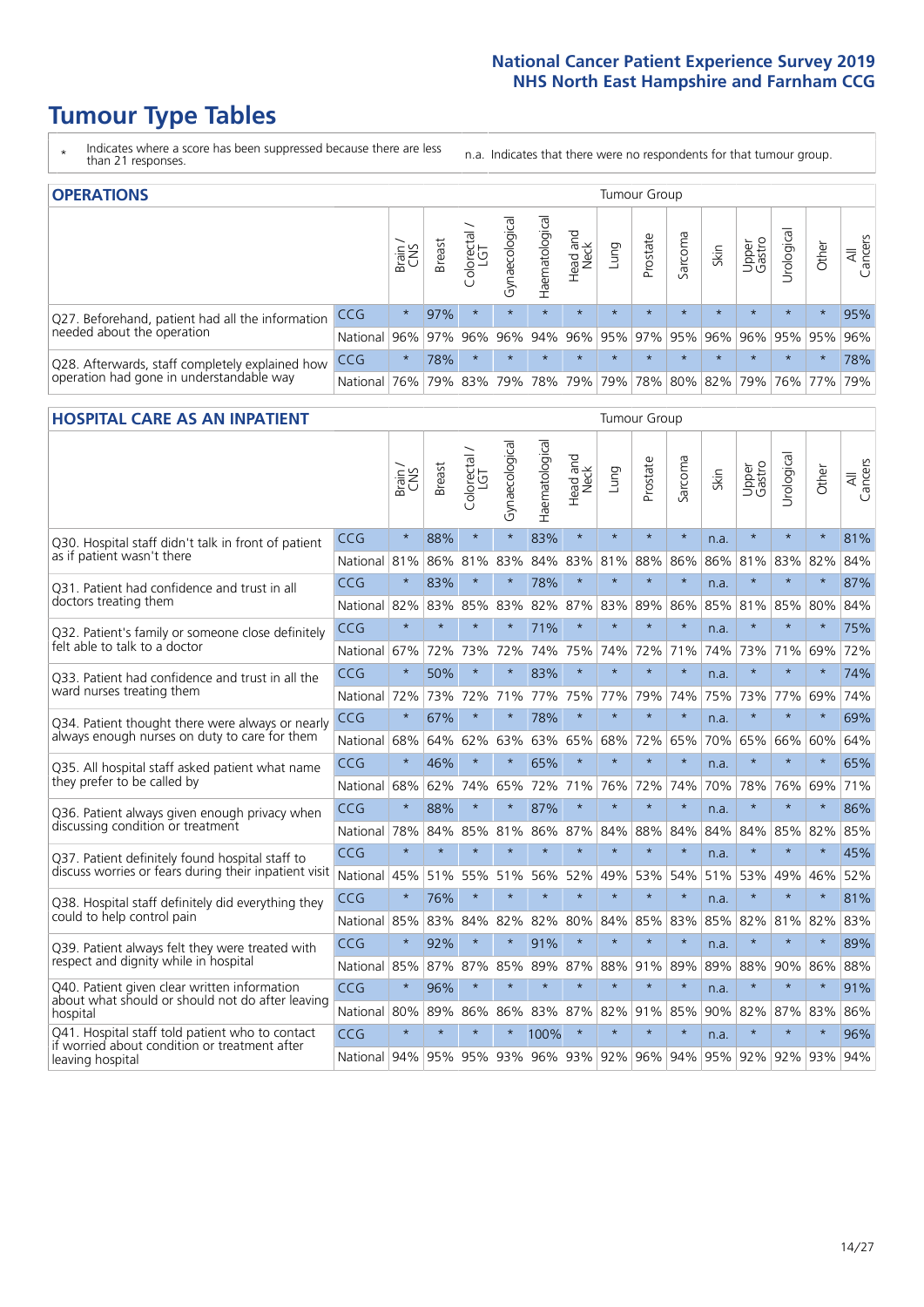# **Tumour Type Tables**

- \* Indicates where a score has been suppressed because there are less than 21 responses.
- n.a. Indicates that there were no respondents for that tumour group.

| <b>HOSPITAL CARE AS A DAY PATIENT / OUTPATIENT</b>                                                                    | <b>Tumour Group</b> |       |               |                         |                |                |                         |         |          |                      |         |                 |            |         |                |
|-----------------------------------------------------------------------------------------------------------------------|---------------------|-------|---------------|-------------------------|----------------|----------------|-------------------------|---------|----------|----------------------|---------|-----------------|------------|---------|----------------|
|                                                                                                                       |                     | Brain | <b>Breast</b> | olorectal /<br>LGT<br>Ū | Gynaecological | Haematological | aad and<br>Neck<br>Head | Lung    | Prostate | arcoma<br>$\sqrt{ }$ | Skin    | Upper<br>Gastro | Urological | Other   | All<br>Cancers |
| Q43. Patient definitely found hospital staff to                                                                       | <b>CCG</b>          | n.a.  | 64%           | 70%                     | $\star$        | 75%            | $\star$                 | $\star$ | $\star$  | $\star$              | $\star$ | $\star$         | $\star$    | $\star$ | 68%            |
| discuss worries or fears during their outpatient or<br>day case visit                                                 | National            | 66%   | 68%           | 73%                     | 70%            | 73%            | 72%                     | 70%     | 74%      | 72%                  | 72%     | 71%             | 67%        | 68%     | 71%            |
| Q44. Cancer doctor had the right documents at<br>patient's last outpatient appointment                                | <b>CCG</b>          | n.a.  | 96%           | 95%                     |                | 100%           | $\star$                 | $\star$ | $\star$  | $\star$              | $\star$ | $\star$         | $\star$    | 91%     | 97%            |
|                                                                                                                       | National            | 94%   | 96%           | 96%                     | 96%            | 97%            | 96%                     | 96%     | 96%      | 96%                  | 96%     | 94%             | 96%        | 95%     | 96%            |
| Q46. Beforehand patient completely had                                                                                | CCG                 | n.a.  | 83%           | $\star$                 |                |                | $\star$                 | $\star$ | $\star$  | n.a.                 | n.a.    | $\star$         | $\star$    | $\star$ | 83%            |
| all information needed about radiotherapy<br>treatment                                                                | National            | 91%   | 88%           | 83%                     | 88%            | 84%            | 86%                     | 86%     | 88%      | 88%                  | 84%     | 86%             | 83%        | 84%     | 86%            |
| Q47. Patient completely given understandable                                                                          | <b>CCG</b>          | n.a.  | 55%           | $\star$                 |                |                | $\star$                 | $\star$ | $\star$  | n.a.                 | n.a.    | $\star$         | $\star$    | $\star$ | 58%            |
| information about whether radiotherapy was<br>working                                                                 | National            | 56%   | 60%           | 57%                     | 61%            | 62%            | 63%                     | 59%     | 60%      | 67%                  | 57%     | 52%             | 59%        | 59%     | 60%            |
| Q49. Beforehand patient completely had all                                                                            | CCG                 | n.a.  | $\star$       | $\star$                 |                | 91%            | $\star$                 | $\star$ | $\star$  | $\star$              | n.a.    | $\star$         | $\star$    | $\ast$  | 82%            |
| information needed about chemotherapy<br>treatment                                                                    | National            | 80%   | 82%           | 86%                     | 87%            | 85%            | 79%                     | 84%     | 86%      | 86%                  | 90%     | 84%             | 85%        | 85%     | 84%            |
| Q50. Patient given enough information about<br>whether chemotherapy was working in a<br>completely understandable way | <b>CCG</b>          | n.a.  | $\star$       | $\star$                 | $\star$        | 74%            | $\star$                 | $\star$ | n.a.     | $\star$              | n.a.    | $\star$         | $\star$    | $\star$ | 62%            |
|                                                                                                                       | National            | 54%   | 62%           | 64%                     | 68%            | 75%            |                         | 57% 67% | 66%      | 71%                  | 79%     | 61%             | 68%        | 69%     | 68%            |

#### **HOME CARE AND SUPPORT** Tumour Group

|                                                                                                                   |            | Brain   | <b>Breast</b> | olorectal.<br>LGT<br>Ũ | σ<br>Ü<br>Gynaecologi | Haematological | ad and<br>Neck<br>Head | <b>Lung</b> | Prostate | Sarcoma | Skin    | Upper<br>Gastro | rological   | Other   | All<br>Cancers |
|-------------------------------------------------------------------------------------------------------------------|------------|---------|---------------|------------------------|-----------------------|----------------|------------------------|-------------|----------|---------|---------|-----------------|-------------|---------|----------------|
| Q51. Hospital staff definitely gave family or<br>someone close all the information needed to<br>help care at home | <b>CCG</b> | $\star$ | 53%           | 50%                    | $\star$               | 66%            | $\star$                | $\star$     | $\star$  | $\star$ | $\star$ | $\star$         | $\star$     | $\star$ | 59%            |
|                                                                                                                   | National   | 58%     | 58%           | 63%                    | 57%                   | 62%            | 67%                    | 59%         | 61%      |         | 62% 65% | 60%             | 59% 55%     |         | 60%            |
| Q52. Patient definitely given enough support<br>from health or social services during treatment                   | <b>CCG</b> | $\star$ | 55%           | $\star$                | $\star$               | 61%            | $\star$                | $\star$     | $\star$  |         |         | $\star$         | $\star$     | $\star$ | 58%            |
|                                                                                                                   | National   | 42%     | 52%           | 60%                    |                       | 45% 51%        | 59%                    | 50%         | 48%      |         | 53% 57% |                 | 54% 48% 51% |         | 52%            |
| Q53. Patient definitely given enough support<br>from health or social services after treatment                    | <b>CCG</b> | $\star$ |               |                        | $\star$               |                | $\star$                | $\star$     | $\star$  |         | $\star$ | $\star$         | $\star$     | $\star$ | 49%            |
|                                                                                                                   | National   | 39%     | 41% 53%       |                        | 39%                   | 43%            | 56%                    | 40%         | 46%      | 48% 59% |         | 47%             | 44%         | 44%     | 45%            |

| <b>CARE FROM YOUR GENERAL PRACTICE</b>                                                                     |            |         |               |                   |                |                |                  | Tumour Group |                 |         |         |                 |           |         |                |  |
|------------------------------------------------------------------------------------------------------------|------------|---------|---------------|-------------------|----------------|----------------|------------------|--------------|-----------------|---------|---------|-----------------|-----------|---------|----------------|--|
|                                                                                                            |            | Brain   | <b>Breast</b> | Colorectal<br>LGT | Gynaecological | Haematological | Head and<br>Neck | Lung         | Prostate        | Sarcoma | Skin    | Upper<br>Gastro | Urologica | Other   | All<br>Cancers |  |
| Q54. GP given enough information about                                                                     | CCG        | $\star$ |               | 96% 100%          | $\star$        | 94%            | $\star$          | $\star$      | 96%             | $\star$ | $\star$ | $\star$         | $\star$   | 83% 93% |                |  |
| patient's condition and treatment                                                                          | National   | 91%     |               | 96% 95%           | 95%            |                |                  |              | 96% 94% 94% 96% |         | 94% 96% | 93% 95% 94% 95% |           |         |                |  |
| Q55. General practice staff definitely did<br>everything they could to support patient during<br>treatment | <b>CCG</b> | $\star$ |               | 56% 56%           | $\star$        | 58%            | $\star$          | $\star$      | $\star$         | $\star$ | $\star$ | $\star$         | $\star$   | $\star$ | 60%            |  |
|                                                                                                            | National   | 55%     |               | 58% 59%           | 56%            |                | 56% 59%          |              | 56% 64%         |         | 56% 65% | 59% 59% 55%     |           |         | 58%            |  |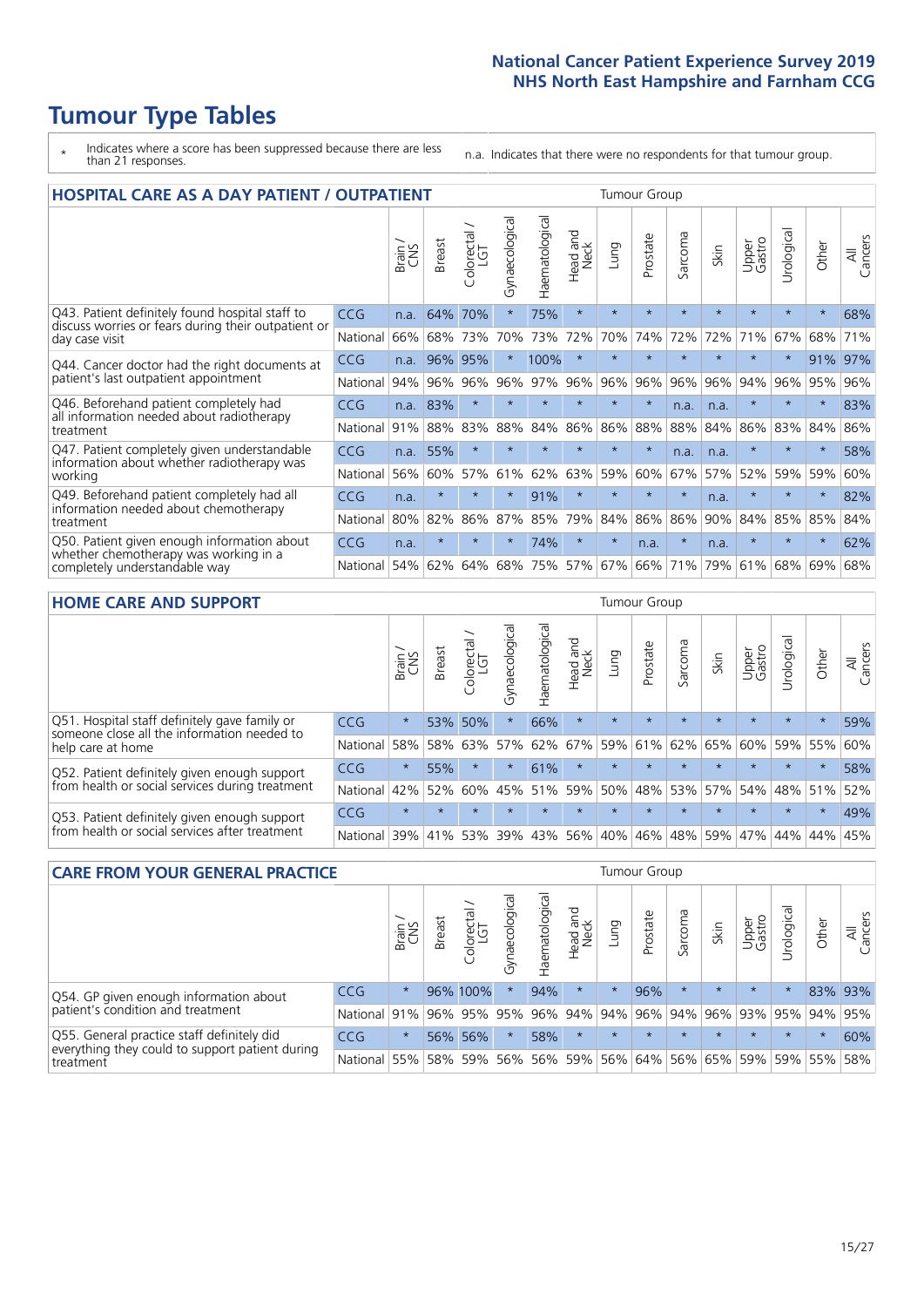# **Tumour Type Tables**

- \* Indicates where a score has been suppressed because there are less than 21 responses.
- n.a. Indicates that there were no respondents for that tumour group.

| <b>YOUR OVERALL NHS CARE</b> |  |  |
|------------------------------|--|--|
|------------------------------|--|--|

| <b>YOUR OVERALL NHS CARE</b>                                                                                     |            |         |               |                   |                |                |                  |             | <b>Tumour Group</b> |         |         |                 |            |         |                |  |  |
|------------------------------------------------------------------------------------------------------------------|------------|---------|---------------|-------------------|----------------|----------------|------------------|-------------|---------------------|---------|---------|-----------------|------------|---------|----------------|--|--|
|                                                                                                                  |            | Brain   | <b>Breast</b> | Colorectal<br>LGT | Gynaecological | Haematological | Head and<br>Neck | <b>Dung</b> | Prostate            | Sarcoma | Skin    | Upper<br>Gastro | Urological | Other   | All<br>Cancers |  |  |
| Q56. Different people treating and caring for<br>patient always work well together to give best<br>possible care | <b>CCG</b> | $\star$ | 68%           | 73%               | $\star$        | 83%            | $\ast$           | $\star$     | 80%                 | $\ast$  | $\star$ | $\star$         | $\star$    | 64%     | 73%            |  |  |
|                                                                                                                  | National   | 60%     | 73%           | 73%               | 69%            | 75%            | 73%              | 73%         | 75%                 | 70%     | 79%     | 69%             | 74%        | 68%     | 73%            |  |  |
| Q57. Patient given a care plan                                                                                   | CCG        | $\star$ | 26%           | 26%               |                | 32%            | $\star$          | $\star$     | $\star$             | $\star$ | $\star$ |                 |            | $\star$ | 31%            |  |  |
|                                                                                                                  | National   | 36%     | 41%           | 40%               | 34%            | 36%            | 39%              | 36%         | 40%                 | 34%     | 44%     | 36%             | 33%        | 31%     | 38%            |  |  |
| Q58. Overall the administration of care was good                                                                 | CCG        | $\star$ | 93%           | 87%               |                | 87%            | $\ast$           | $\star$     | 84%                 | $\star$ | $\star$ | $\star$         |            | 77% 84% | 87%            |  |  |
| or very good                                                                                                     | National   | 85%     | 90%           | 88%               | 87%            | 91%            | 90%              | 90%         | 88%                 | 88%     | 90%     | 86%             | 85%        | 87%     | 89%            |  |  |
| Q59. Patient felt length of time for attending                                                                   | <b>CCG</b> | $\star$ | 76%           | 70%               |                | 75%            | $\star$          | $\star$     | 80%                 | $\star$ | $\star$ |                 | 67%        | 75%     | 73%            |  |  |
| clinics and appointments for cancer was about<br>right                                                           | National   | 58%     | 68%           | 73%               | 66%            | 66% 71%        |                  | 71%         | 76%                 | 68%     | 73%     | 66%             | 75%        | 64%     | 69%            |  |  |
| Q60. Someone discussed with patient whether                                                                      | <b>CCG</b> | $\star$ | 33%           | 31%               |                | 19%            | $\ast$           | $\star$     | 17%                 | $\ast$  | $\star$ | $\star$         | $\star$    | 36%     | 24%            |  |  |
| they would like to take part in cancer research                                                                  | National   | 42%     | 30%           | 32%               | 31%            | 33%            | 21%              | 34%         | 31%                 | 36%     | 20%     | 36%             | 21%        | 32%     | 30%            |  |  |
| Q61. Patient's average rating of care scored from<br>very poor to very good                                      | <b>CCG</b> | $\star$ | 8.7           | 9.0               | $\star$        | 8.8            | $\ast$           | $\star$     | 9.1                 | $\ast$  | $\star$ | $\star$         | $\star$    | 8.7     | 8.8            |  |  |
|                                                                                                                  | National   | 8.6     | 8.9           | 8.8               | 8.7            | 8.9            | 8.8              | 8.8         | 8.8                 | 8.8     | 8.9     | 8.7             | 8.7        | 8.7     | 8.8            |  |  |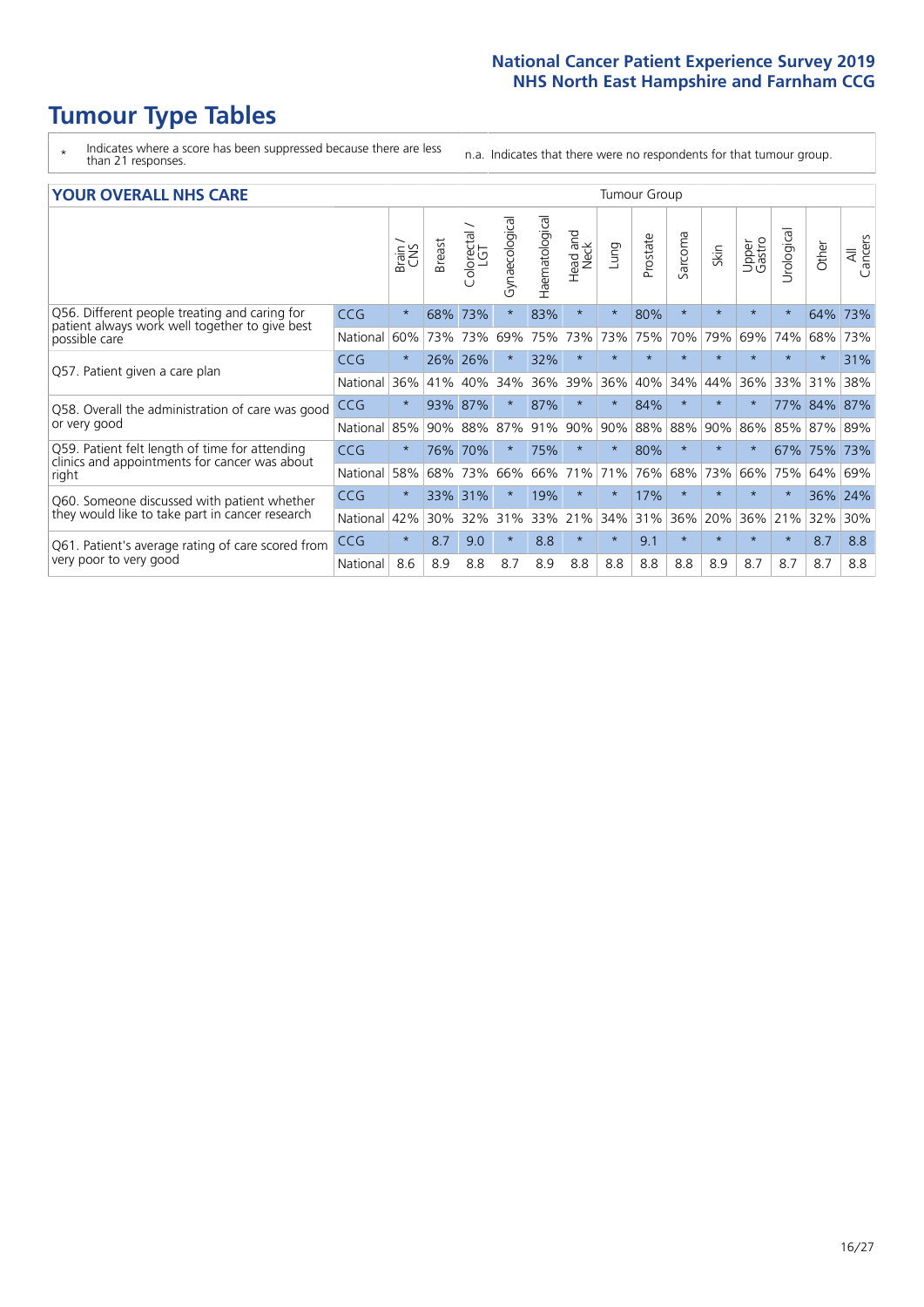### **Year on Year Charts**





#### **DIAGNOSTIC TESTS**





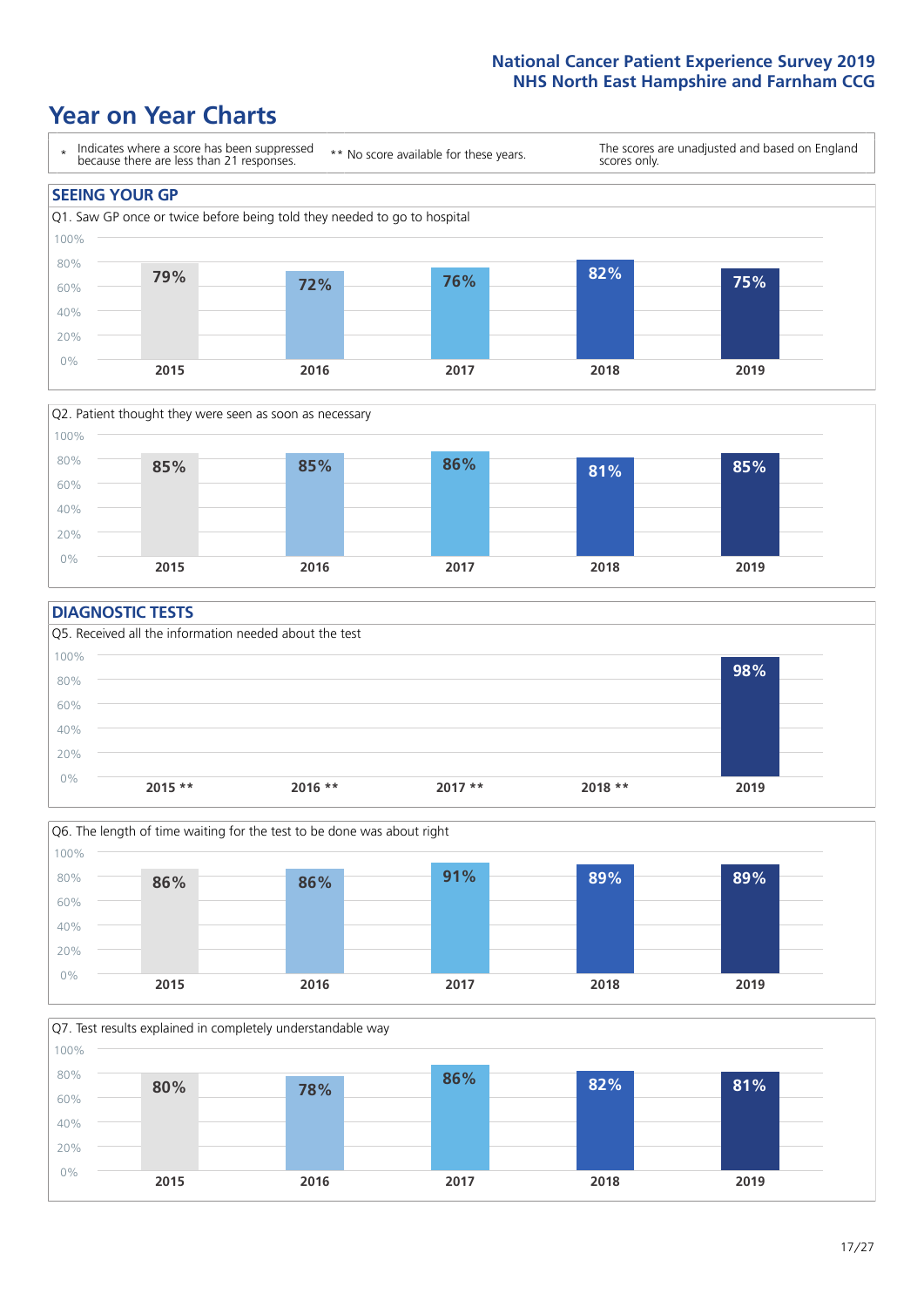







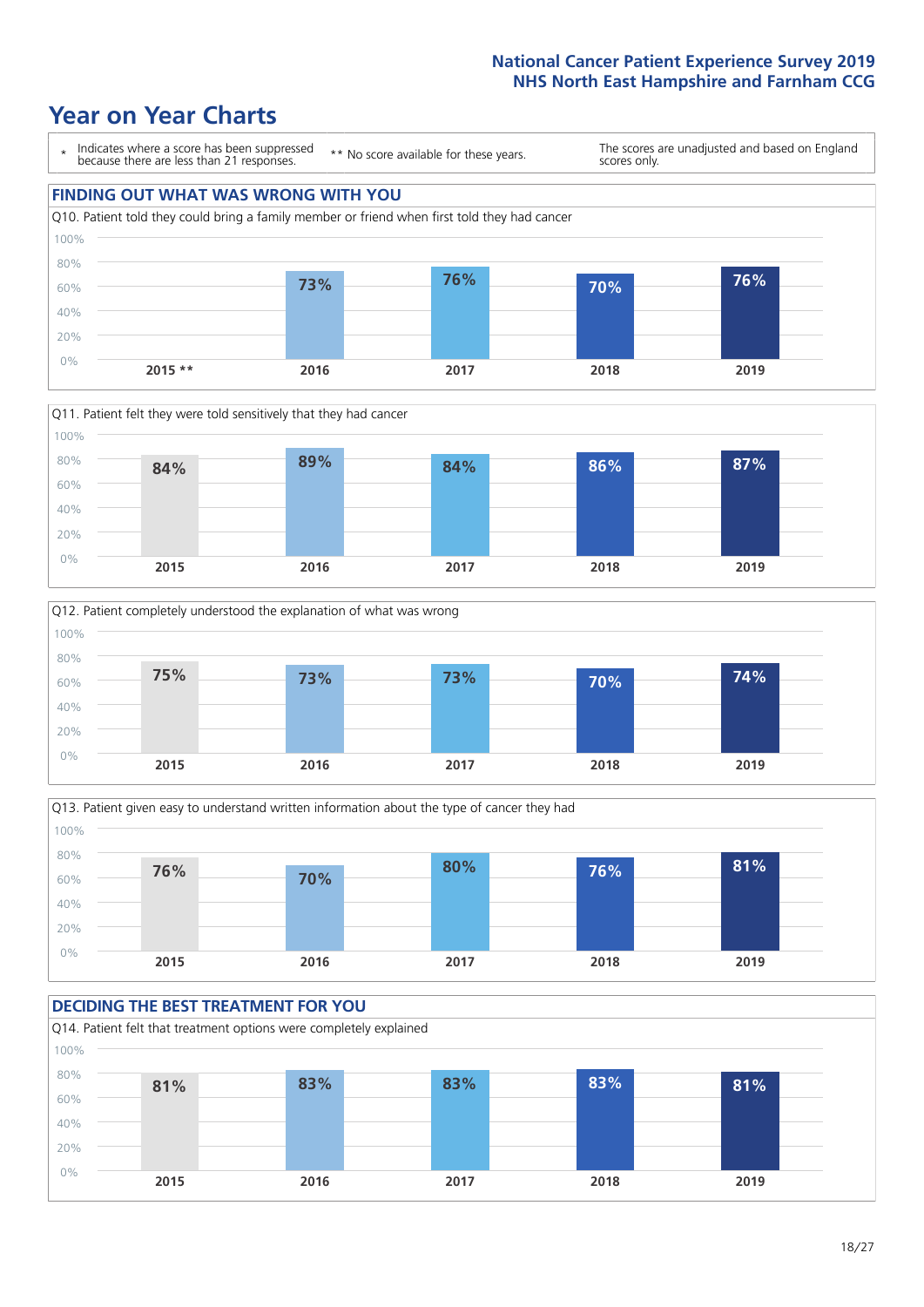





Q18. Patient definitely involved as much as they wanted in decisions about care and treatment  $0%$ 20% 40% 60% 80% 100% **2015 \*\* 2016 \*\* 2017 \*\* 2018 \*\* 2019 76%**

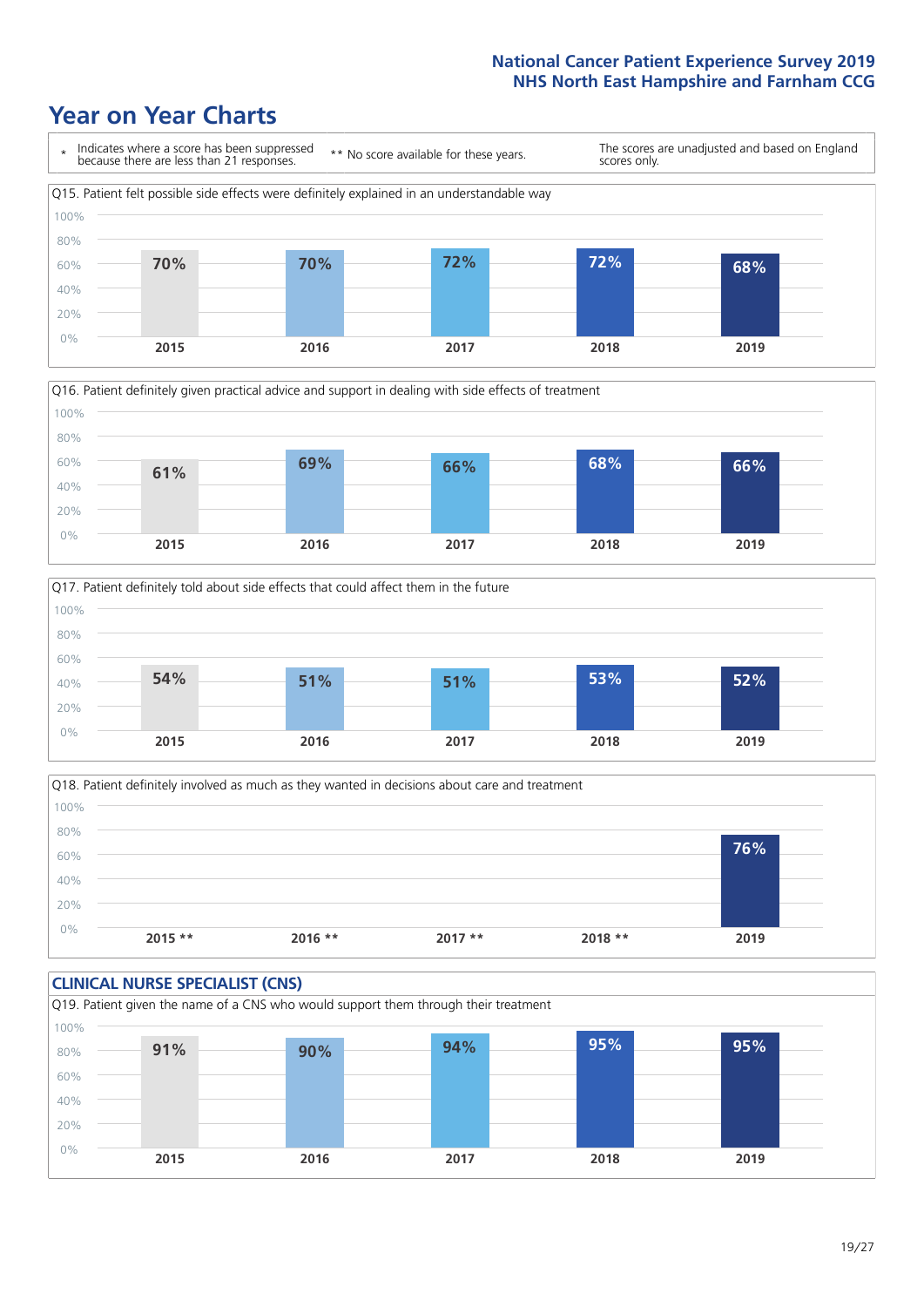







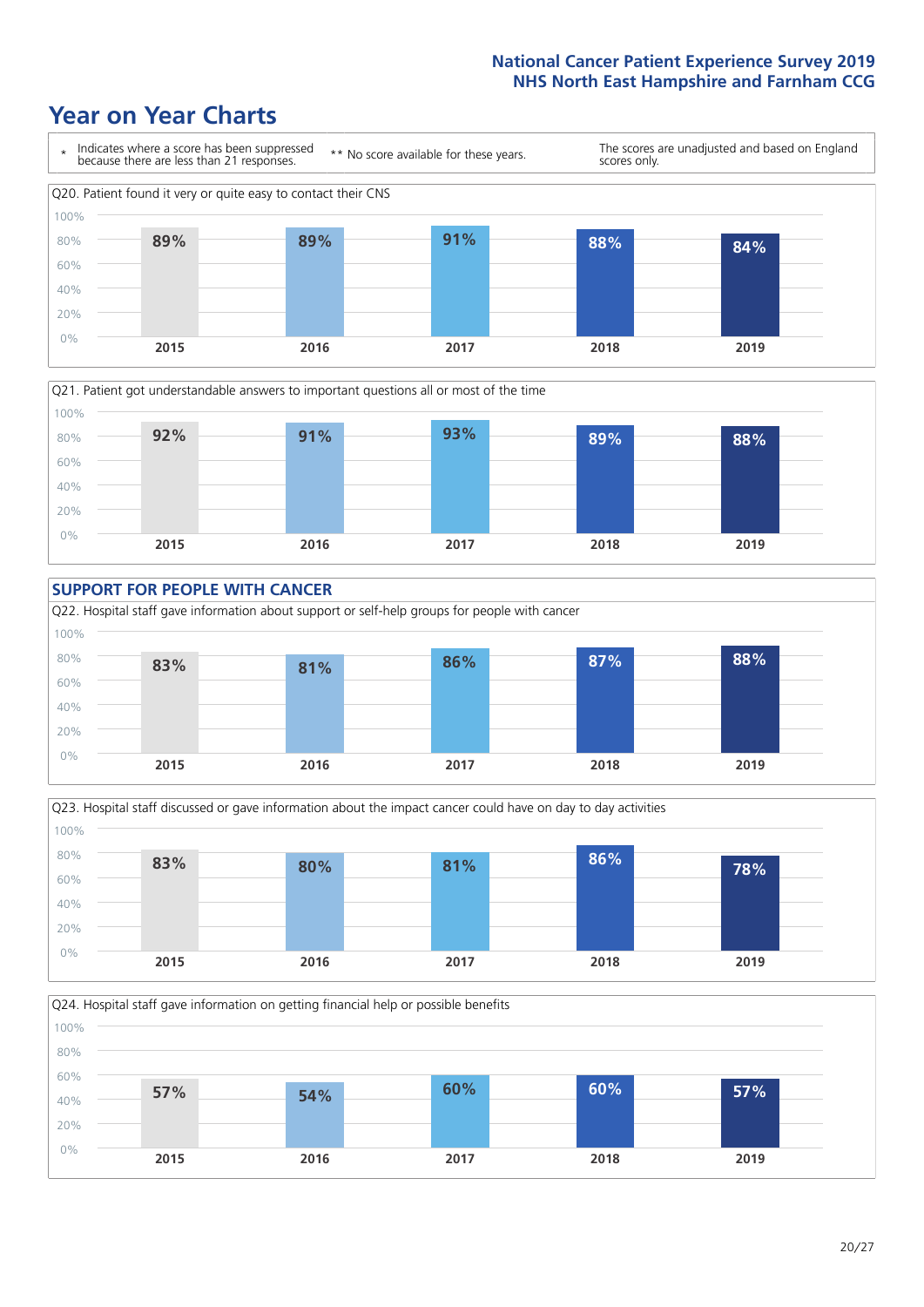### **Year on Year Charts**



#### **OPERATIONS**





#### **HOSPITAL CARE AS AN INPATIENT** Q30. Hospital staff didn't talk in front of patient as if patient wasn't there 0% 20% 40% 60% 80% 100% **2015 \*\* 2016 \*\* 2017 \*\* 2018 \*\* 2019 81%**

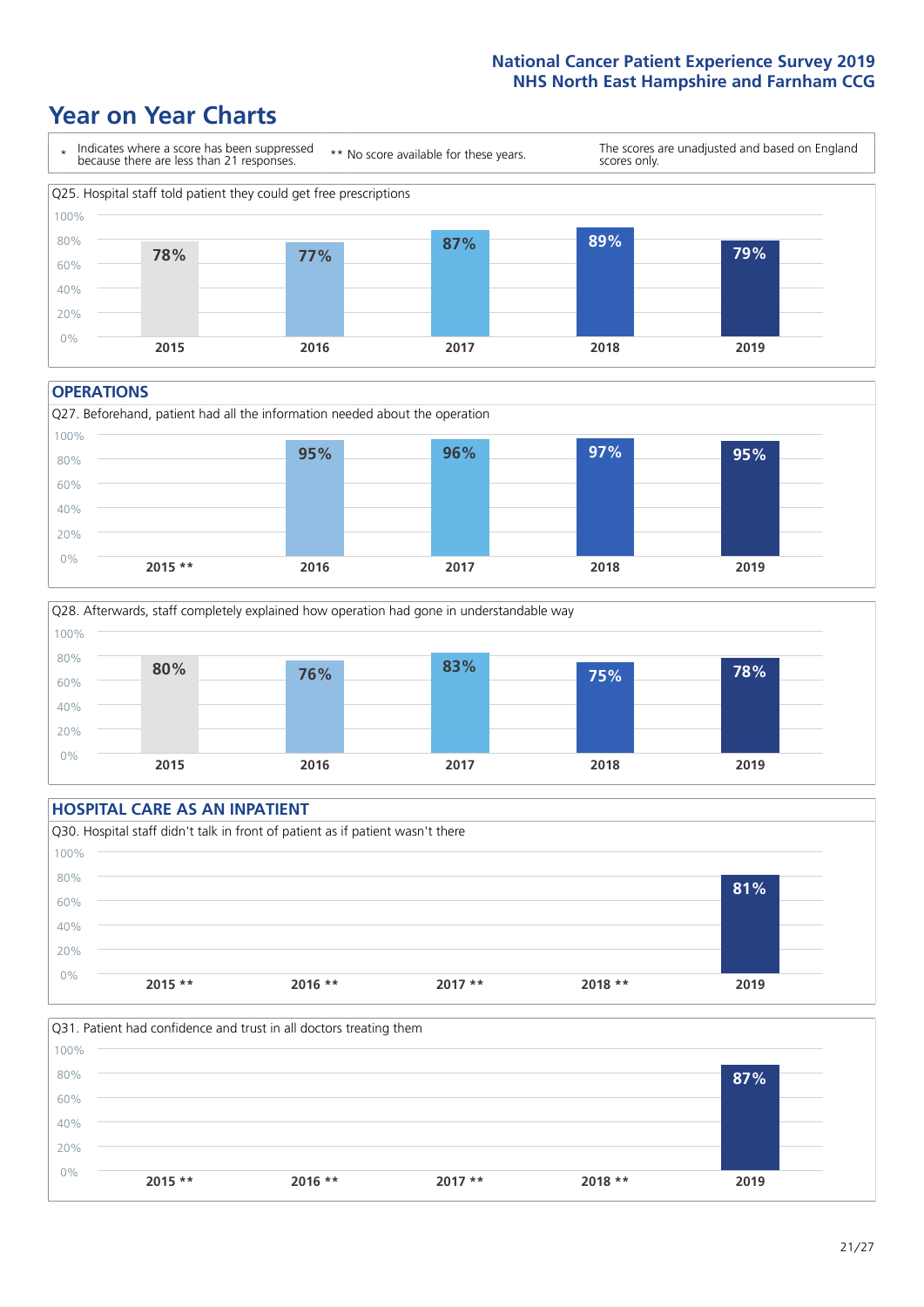







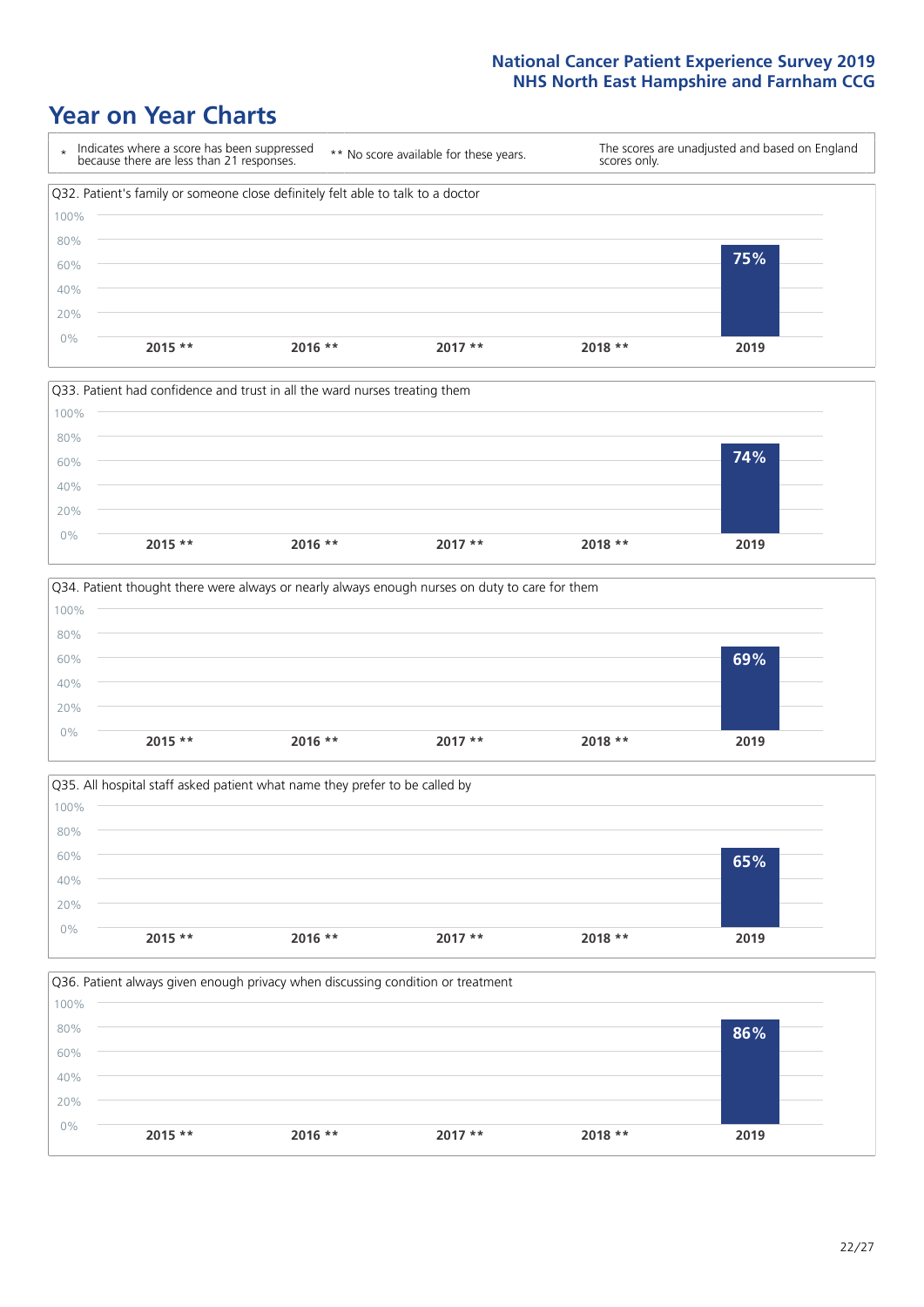







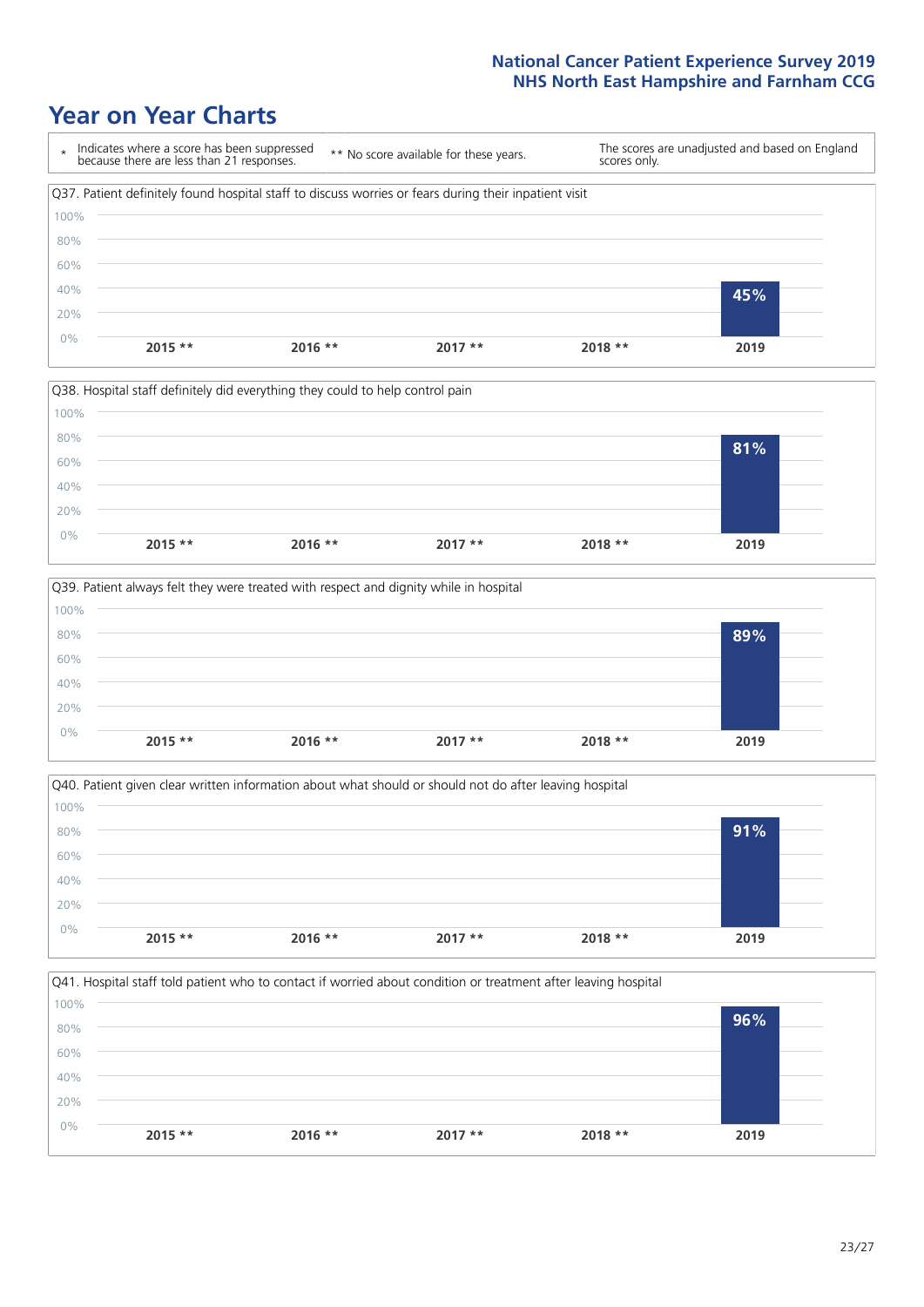### **Year on Year Charts**

\* Indicates where a score has been suppressed because there are less than 21 responses.

\*\* No score available for these years.

The scores are unadjusted and based on England scores only.

#### **HOSPITAL CARE AS A DAY PATIENT / OUTPATIENT**









Q49. Beforehand patient completely had all information needed about chemotherapy treatment 100%

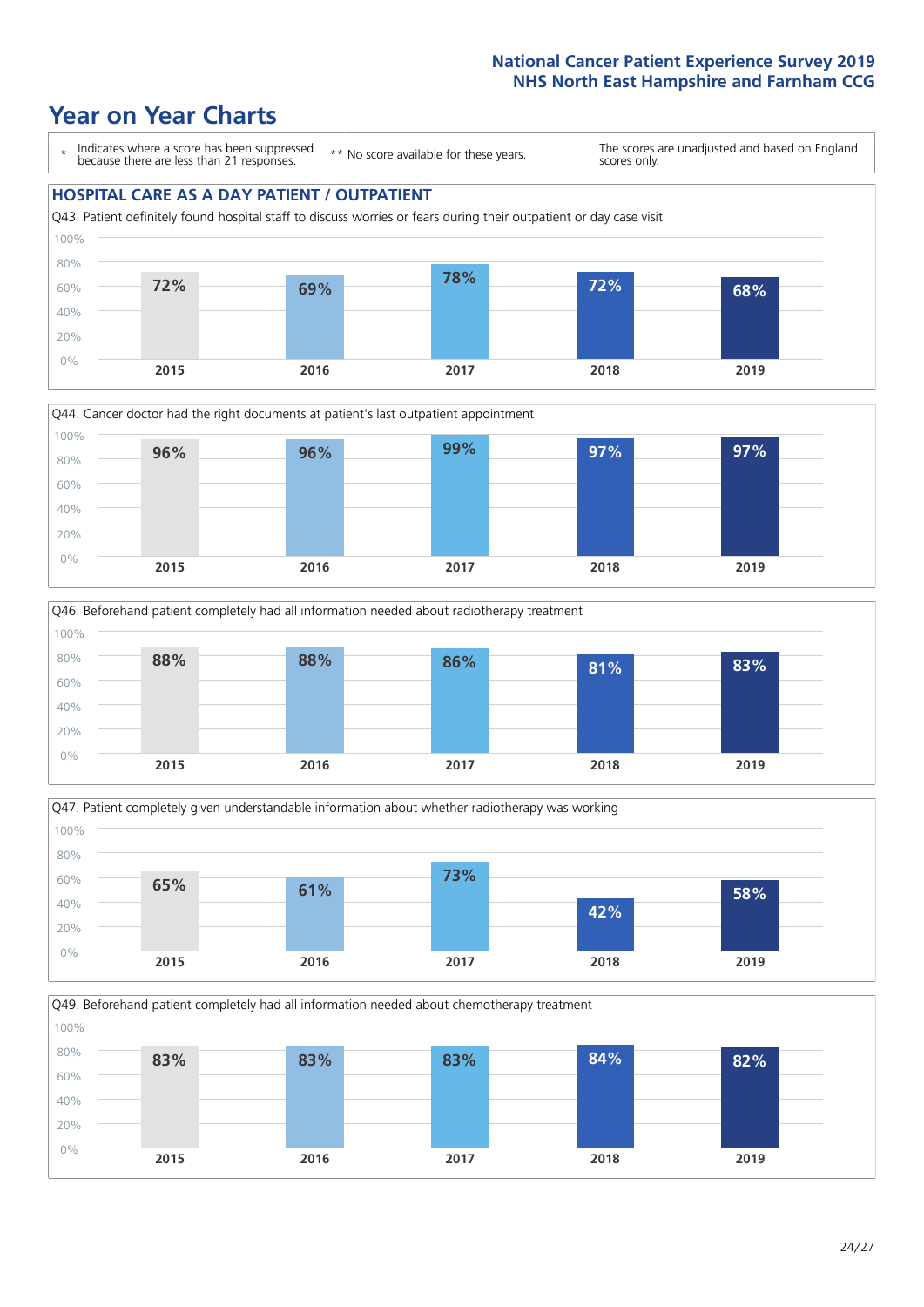### **Year on Year Charts**



#### **HOME CARE AND SUPPORT**







#### **CARE FROM YOUR GENERAL PRACTICE** Q54. GP given enough information about patient's condition and treatment 0% 20% 40% 60% 80% 100% **2015 2016 2017 2018 2019 99% 97% 98% 97% 93%**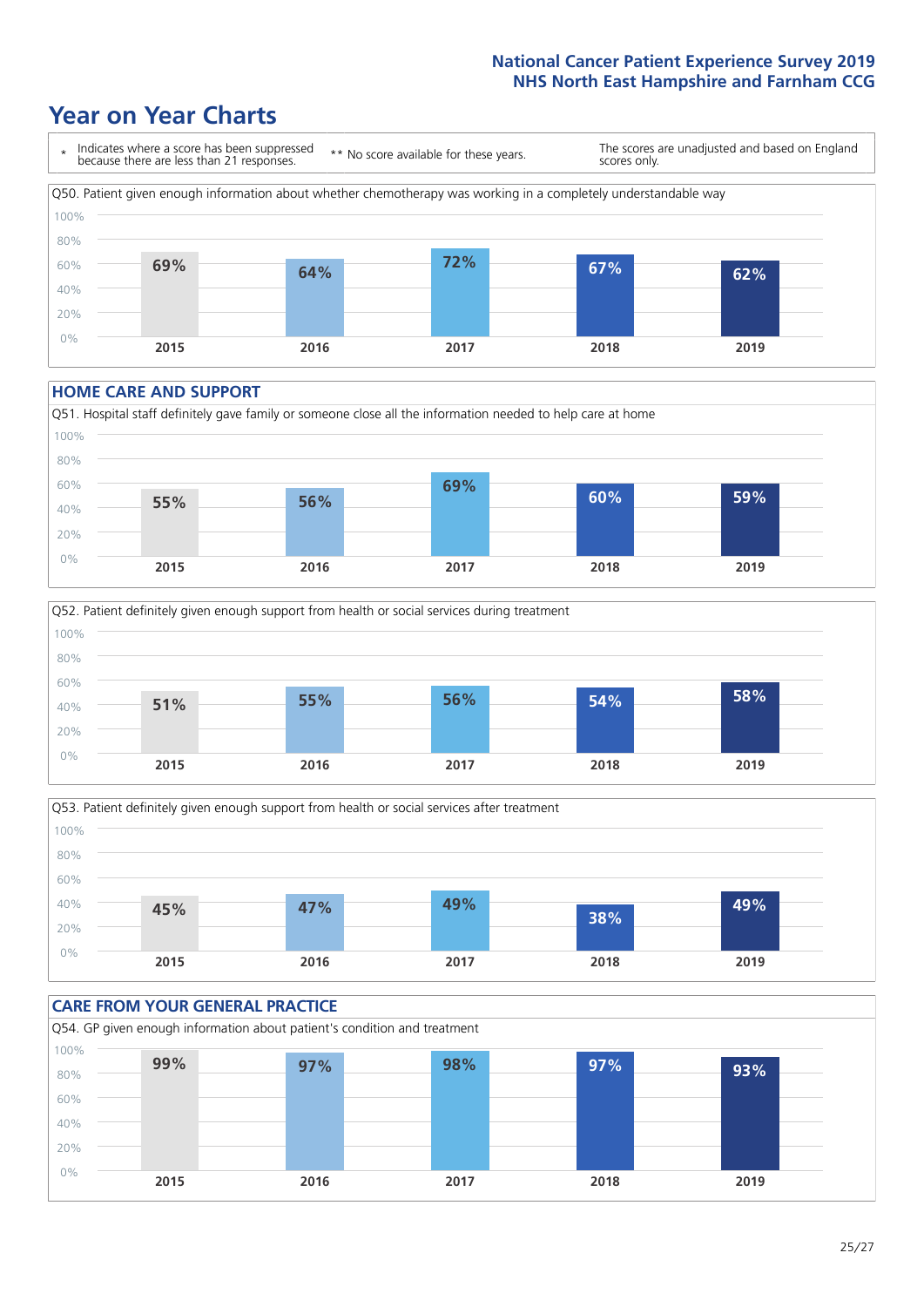### **Year on Year Charts**



#### **YOUR OVERALL NHS CARE**







Q59. Patient felt length of time for attending clinics and appointments for cancer was about right 0% 20% 40% 60% 80% 100% **2015 2016 2017 2018 2019 70% 64% 74% 71% 73%**